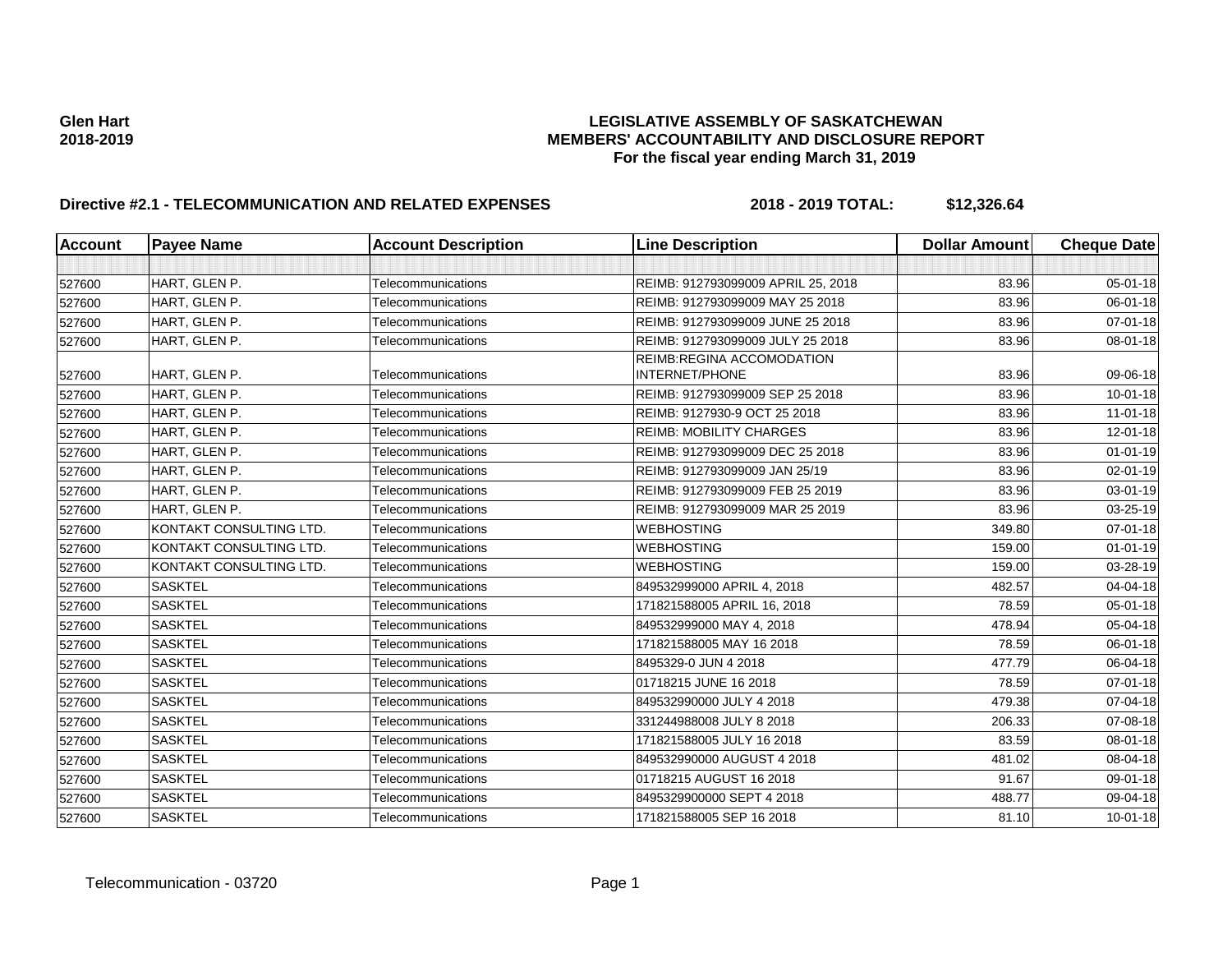| <b>Account</b> | <b>Payee Name</b>                                      | <b>Account Description</b> | <b>Line Description</b>       | <b>Dollar Amount</b> | <b>Cheque Date</b> |
|----------------|--------------------------------------------------------|----------------------------|-------------------------------|----------------------|--------------------|
|                |                                                        |                            |                               |                      |                    |
| 527600         | <b>SASKTEL</b>                                         | Telecommunications         | 849532990000 OCT 4 2018       | 476.76               | $10 - 01 - 18$     |
| 527600         | <b>SASKTEL</b>                                         | Telecommunications         | 171821588005 OCT 16 2018      | 95.37                | 10-16-18           |
| 527600         | <b>SASKTEL</b>                                         | Telecommunications         | 849532990000 NOV 4 2018       | 476.74               | 11-04-18           |
| 527600         | <b>SASKTEL</b>                                         | Telecommunications         | 171821588005 NOV 16 2018      | 81.02                | 12-01-18           |
| 527600         | <b>SASKTEL</b>                                         | Telecommunications         | 849532999000 DECEMBER 4, 2018 | 480.86               | 12-04-18           |
| 527600         | <b>SASKTEL</b>                                         | Telecommunications         | 01718215 DEC 16 2018          | 78.59                | $01 - 01 - 19$     |
| 527600         | <b>SASKTEL</b>                                         | Telecommunications         | 849532990000 JAN 4 2019       | 478.24               | $01 - 04 - 19$     |
| 527600         | <b>SASKTEL</b>                                         | Telecommunications         | 171821588005 JAN 16 2019      | 81.11                | $01 - 16 - 19$     |
| 527600         | <b>SASKTEL</b>                                         | Telecommunications         | 849532990000 FEB 4 2019       | 480.12               | 02-04-19           |
| 527600         | <b>SASKTEL</b>                                         | Telecommunications         | 171821588005 FEB 16 2019      | 79.12                | 03-01-19           |
| 527600         | <b>SASKTEL</b>                                         | Telecommunications         | 849532990000 MAR 4 2019       | 477.11               | 03-04-19           |
| 527600         | <b>SASKTEL</b>                                         | Telecommunications         | 171821588005 MAR 16 2019      | 78.59                | 03-16-19           |
| 527600         | <b>SASKTEL</b>                                         | Telecommunications         | RTV-HART CELL REIMBURSEMENT   | $-75.00$             | 03-29-19           |
| 527600         | XPLORNET COMMUNICATIONS INC. Telecommunications        |                            | HOME OFFICE INTERNET          | 63.26                | $04 - 01 - 18$     |
| 527600         | XPLORNET COMMUNICATIONS INC. Telecommunications        |                            | HOME OFFICE INTERNET          | 63.26                | 05-01-18           |
| 527600         | <b>XPLORNET COMMUNICATIONS INC. Telecommunications</b> |                            | HOME OFFICE INTERNET          | 63.26                | 06-01-18           |
| 527600         | XPLORNET COMMUNICATIONS INC. Telecommunications        |                            | HOME OFFICE INTERNET          | 63.26                | 07-01-18           |
| 527600         | XPLORNET COMMUNICATIONS INC. Telecommunications        |                            | HOME OFFICE INTERNET          | 60.41                | 08-01-18           |
| 527600         | XPLORNET COMMUNICATIONS INC. Telecommunications        |                            | HOME OFFICE INTERNET          | 60.41                | 09-01-18           |
| 527600         | XPLORNET COMMUNICATIONS INC. Telecommunications        |                            | HOME OFFICE INTERNET          | 60.41                | 10-01-18           |
| 527600         | XPLORNET COMMUNICATIONS INC. Telecommunications        |                            | HOME OFFICE INTERNET          | 60.41                | $11 - 01 - 18$     |
| 527600         | XPLORNET COMMUNICATIONS INC. Telecommunications        |                            | HOME OFFICE INTERNET          | 60.41                | 12-01-18           |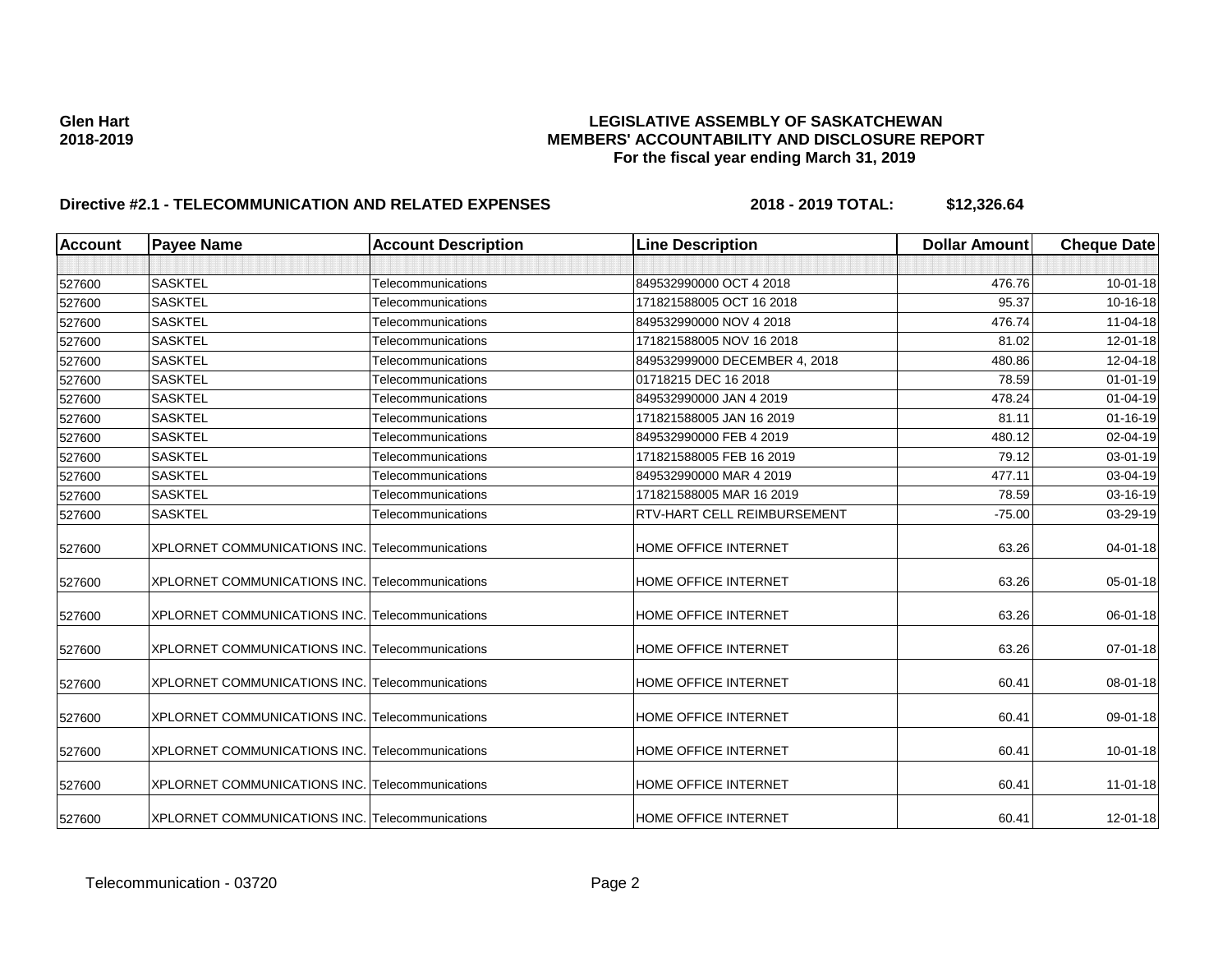| <b>Account</b> | <b>Payee Name</b>                                      | <b>Account Description</b> | <b>Line Description</b>       | <b>Dollar Amount</b> | <b>Cheque Date</b> |
|----------------|--------------------------------------------------------|----------------------------|-------------------------------|----------------------|--------------------|
|                |                                                        |                            |                               |                      |                    |
| 527600         | <b>XPLORNET COMMUNICATIONS INC. Telecommunications</b> |                            | <b>HOME OFFICE INTERNET</b>   | 60.41                | $01 - 01 - 19$     |
| 527600         | XPLORNET COMMUNICATIONS INC. Telecommunications        |                            | HOME OFFICE INTERNET          | 60.41                | 02-01-19           |
| 527600         | XPLORNET COMMUNICATIONS INC. Telecommunications        |                            | <b>HOME OFFICE INTERNET</b>   | 41.75                | 03-01-19           |
| 530600         | <b>SASKTEL</b>                                         | Placement - Tender Ads     | 849532999000 APRIL 4, 2018    | 327.25               | 04-04-18           |
| 530600         | <b>SASKTEL</b>                                         | Placement - Tender Ads     | 849532999000 MAY 4, 2018      | 237.35               | 05-04-18           |
| 530600         | <b>SASKTEL</b>                                         | Placement - Tender Ads     | 8495329-0 JUN 4 2018          | 237.35               | 06-04-18           |
| 530600         | <b>SASKTEL</b>                                         | Placement - Tender Ads     | 849532990000 JULY 4 2018      | 237.35               | 07-04-18           |
| 530600         | <b>SASKTEL</b>                                         | Placement - Tender Ads     | 849532990000 AUGUST 4 2018    | 447.35               | 08-04-18           |
| 530600         | <b>SASKTEL</b>                                         | Placement - Tender Ads     | 8495329900000 SEPT 4 2018     | 237.35               | 09-04-18           |
| 530600         | <b>SASKTEL</b>                                         | Placement - Tender Ads     | 849532990000 OCT 4 2018       | 237.35               | $10 - 01 - 18$     |
| 530600         | <b>SASKTEL</b>                                         | Placement - Tender Ads     | 849532990000 NOV 4 2018       | 237.35               | $11 - 04 - 18$     |
| 530600         | <b>SASKTEL</b>                                         | Placement - Tender Ads     | 849532999000 DECEMBER 4, 2018 | 147.35               | 12-04-18           |
| 530600         | <b>SASKTEL</b>                                         | Placement - Tender Ads     | 849532990000 JAN 4 2019       | 237.35               | 01-04-19           |
| 530600         | <b>SASKTEL</b>                                         | Placement - Tender Ads     | 849532990000 FEB 4 2019       | 237.35               | 02-04-19           |
| 530600         | <b>SASKTEL</b>                                         | Placement - Tender Ads     | 849532990000 MAR 4 2019       | 237.35               | 03-04-19           |
|                |                                                        |                            |                               |                      |                    |
|                |                                                        |                            |                               |                      |                    |
|                |                                                        |                            |                               |                      |                    |
|                |                                                        |                            |                               |                      |                    |
|                |                                                        |                            |                               |                      |                    |
|                |                                                        |                            |                               |                      |                    |
|                |                                                        |                            |                               |                      |                    |
|                |                                                        |                            |                               |                      |                    |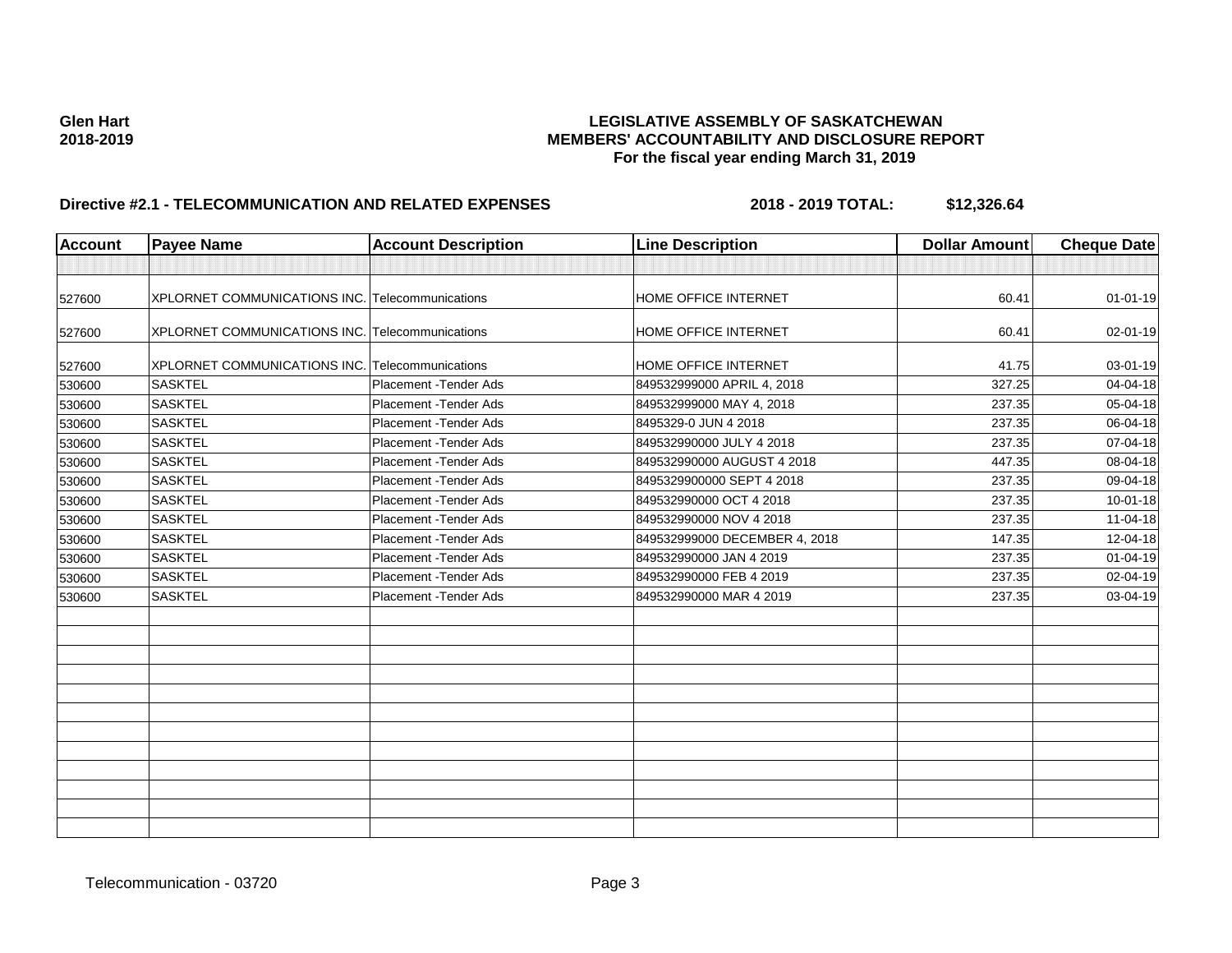| <b>Account</b> | Payee Name | <b>Account Description</b> | <b>Line Description</b> | <b>Dollar Amount</b> | <b>Cheque Date</b> |
|----------------|------------|----------------------------|-------------------------|----------------------|--------------------|
|                |            |                            |                         |                      |                    |
|                |            |                            |                         |                      |                    |
|                |            |                            |                         |                      |                    |
|                |            |                            |                         |                      |                    |
|                |            |                            |                         |                      |                    |
|                |            |                            |                         |                      |                    |
|                |            |                            |                         |                      |                    |
|                |            |                            |                         |                      |                    |
|                |            |                            |                         |                      |                    |
|                |            |                            |                         |                      |                    |
|                |            |                            |                         |                      |                    |
|                |            |                            |                         |                      |                    |
|                |            |                            |                         |                      |                    |
|                |            |                            |                         |                      |                    |
|                |            |                            |                         |                      |                    |
|                |            |                            |                         |                      |                    |
|                |            |                            |                         |                      |                    |
|                |            |                            |                         |                      |                    |
|                |            |                            |                         |                      |                    |
|                |            |                            |                         |                      |                    |
|                |            |                            |                         |                      |                    |
|                |            |                            |                         |                      |                    |
|                |            |                            |                         |                      |                    |
|                |            |                            |                         |                      |                    |
|                |            |                            |                         |                      |                    |
|                |            |                            |                         |                      |                    |
|                |            |                            |                         |                      |                    |
|                |            |                            |                         |                      |                    |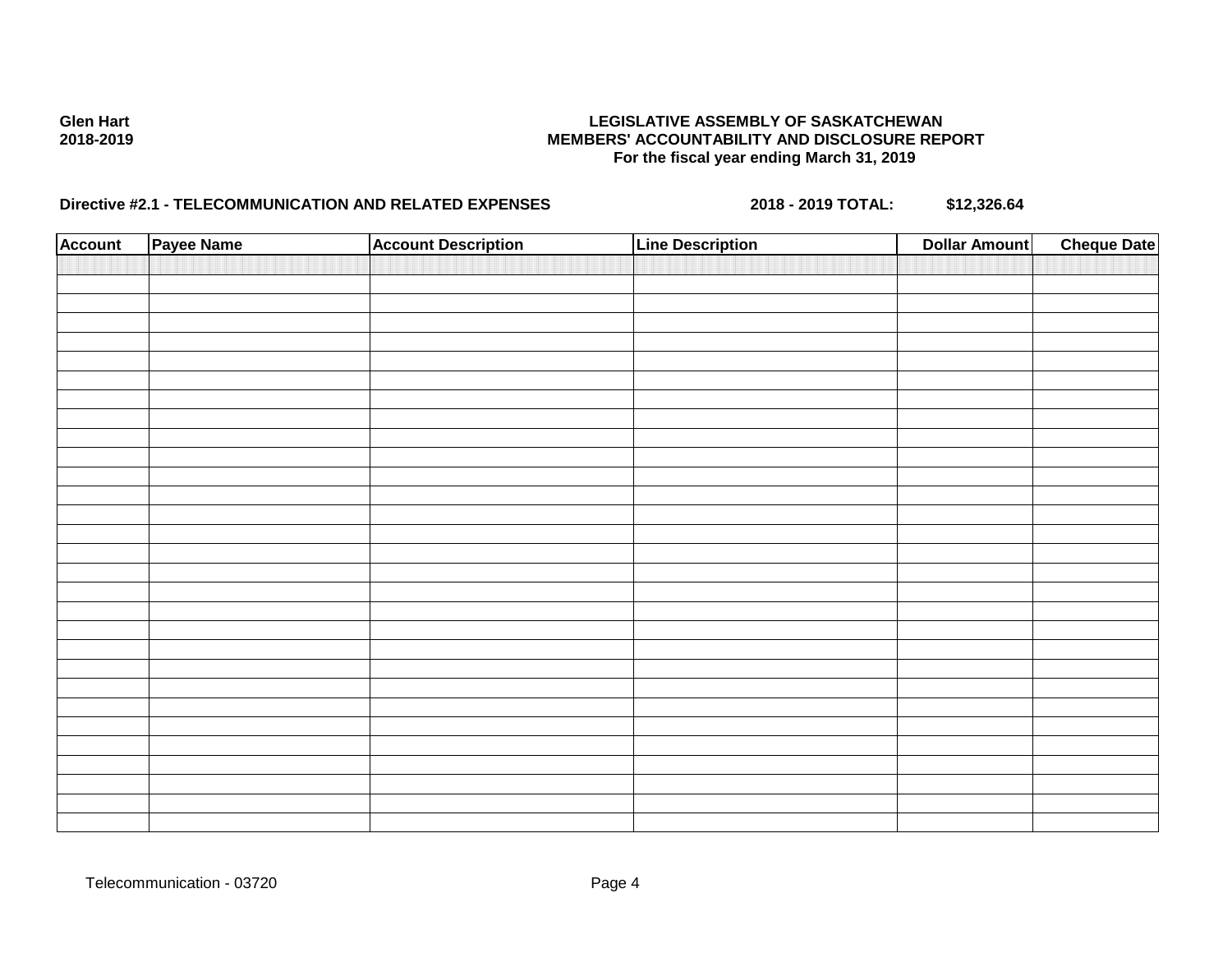| <b>Account</b> | <b>Payee Name</b> | <b>Account Description</b> | <b>Line Description</b> | Dollar Amount | <b>Cheque Date</b> |
|----------------|-------------------|----------------------------|-------------------------|---------------|--------------------|
|                |                   |                            |                         |               |                    |
|                |                   |                            |                         |               |                    |
|                |                   |                            |                         |               |                    |
|                |                   |                            |                         |               |                    |
|                |                   |                            |                         |               |                    |
|                |                   |                            |                         |               |                    |
|                |                   |                            |                         |               |                    |
|                |                   |                            |                         |               |                    |
|                |                   |                            |                         |               |                    |
|                |                   |                            |                         |               |                    |
|                |                   |                            |                         |               |                    |
|                |                   |                            |                         |               |                    |
|                |                   |                            |                         |               |                    |
|                |                   |                            |                         |               |                    |
|                |                   |                            |                         |               |                    |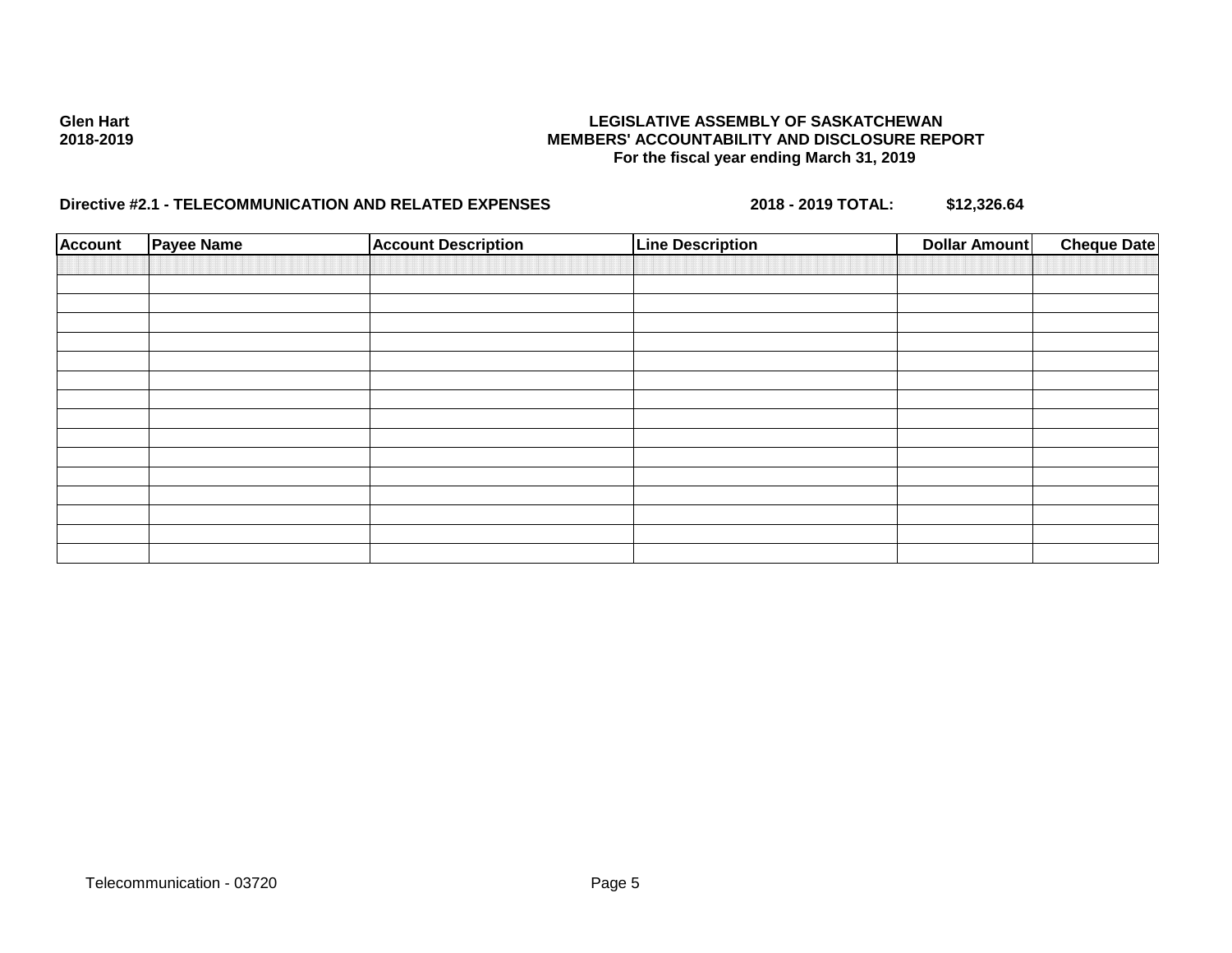# **LEGISLATIVE ASSEMBLY OF SASKATCHEWAN MEMBERS' ACCOUNTABILITY AND DISCLOSURE REPORT For the fiscal year ending March 31, 2019**

# **Directive #3.1 - MLA TRAVEL AND LIVING EXPENSES 2018 - 2019 TOTAL: \$35,173.50**

| <b>Account</b> | <b>Payee Name</b> | <b>Account Description</b>  | <b>Line Description</b>                | <b>Dollar Amount</b> | <b>Cheque Date</b> |
|----------------|-------------------|-----------------------------|----------------------------------------|----------------------|--------------------|
|                |                   |                             |                                        |                      |                    |
| 541900         | HART, GLEN P.     | <b>Elected Rep - Travel</b> | MLA TRAVEL APRIL 5-13, 2018            | 651.73               | $04 - 16 - 18$     |
|                |                   |                             | APRIL 2018 MLA REGINA                  |                      |                    |
| 541900         | HART, GLEN P.     | <b>Elected Rep - Travel</b> | <b>ACCOMMODATIONS</b>                  | 1,500.00             | 05-04-18           |
| 541900         | HART, GLEN P.     | <b>Elected Rep - Travel</b> | MLA TRAVEL APRIL 16 - 30, 2018         | 967.16               | 05-04-18           |
| 541900         | HART, GLEN P.     | Elected Rep - Travel        | MLA TRAVEL MAY 1 - 15, 2018            | 1,051.45             | 05-22-18           |
| 541900         | HART, GLEN P.     | Elected Rep - Travel        | MAY 2018 MLA REGINA ACCOMMODATION      | 1,550.00             | 06-06-18           |
| 541900         | HART, GLEN P.     | <b>Elected Rep - Travel</b> | MLA TRAVEL MAY 16-31 2018              | 1,191.33             | 06-06-18           |
| 541900         | HART, GLEN P.     | Elected Rep - Travel        | MLA TRAVEL JUNE 7 - 14, 2018           | 255.60               | 06-21-18           |
|                |                   |                             | MLA REGINA ACCOMMODATIONS JUNE         |                      |                    |
| 541900         | HART, GLEN P.     | <b>Elected Rep - Travel</b> | 2018                                   | 1,500.00             | $07 - 01 - 18$     |
| 541900         | HART, GLEN P.     | Elected Rep - Travel        | MLA TRAVEL JUNE 19-27 2018             | 618.82               | 07-03-18           |
|                |                   |                             | MLA REGINA ACCOMMODATIONS JULY         |                      |                    |
| 541900         | HART, GLEN P.     | Elected Rep - Travel        | 2018                                   | 1,550.00             | $08 - 01 - 18$     |
| 541900         | HART, GLEN P.     | Elected Rep - Travel        | MLA TRAVEL JULY 6-27 2018              | 2,410.25             | 08-13-18           |
| 541900         | HART, GLEN P.     | Elected Rep - Travel        | MLA TRAVEL JULY 21-25 2018             | 1,390.15             | 08-13-18           |
| 541900         | HART, GLEN P.     | Elected Rep - Travel        | MLA TRAVEL AUG 7-29, 2018              | 1,839.25             | 09-06-18           |
| 541900         | HART, GLEN P.     | <b>Elected Rep - Travel</b> | MLA REGINA ACCOMODATION AUGUST<br>2018 | 1.550.00             | 09-06-18           |
| 541900         | HART, GLEN P.     | Elected Rep - Travel        | MLA TRAVEL SEP 5-19 2018               | 868.47               | 10-01-18           |
|                |                   |                             | MLA REGINA ACCOMODATIONS SEPT          |                      |                    |
| 541900         | HART, GLEN P.     | <b>Elected Rep - Travel</b> | 2018                                   | 1,500.00             | $10 - 01 - 18$     |
|                |                   |                             | MLA REGINA ACCOMMODATIONS OCT          |                      |                    |
| 541900         | HART, GLEN P.     | Elected Rep - Travel        | 2018                                   | 1,550.00             | $11-01-18$         |
| 541900         | HART, GLEN P.     | <b>Elected Rep - Travel</b> | MLA TRAVEL OCT 17-31 2018              | 1,076.20             | $11 - 01 - 18$     |
| 541900         | HART, GLEN P.     | Elected Rep - Travel        | MLA TRAVEL NOV 1-15 2018               | 1,055.80             | 11-16-18           |
|                |                   |                             | <b>MLA REGINA ACCOMMODATIONS NOV</b>   |                      |                    |
| 541900         | HART, GLEN P.     | Elected Rep - Travel        | 2018                                   | 1,500.00             | 12-01-18           |
| 541900         | HART, GLEN P.     | Elected Rep - Travel        | <b>MLA TRAVEL NOV 17-29 2018</b>       | 1,126.70             | 12-03-18           |
| 541900         | HART, GLEN P.     | Elected Rep - Travel        | MLA REGINA ACCOMMODATIONS DEC/18       | 1,550.00             | 12-24-18           |
| 541900         | HART, GLEN P.     | Elected Rep - Travel        | MLA TRAVEL DEC 3-20 2018               | 858.65               | 01-03-19           |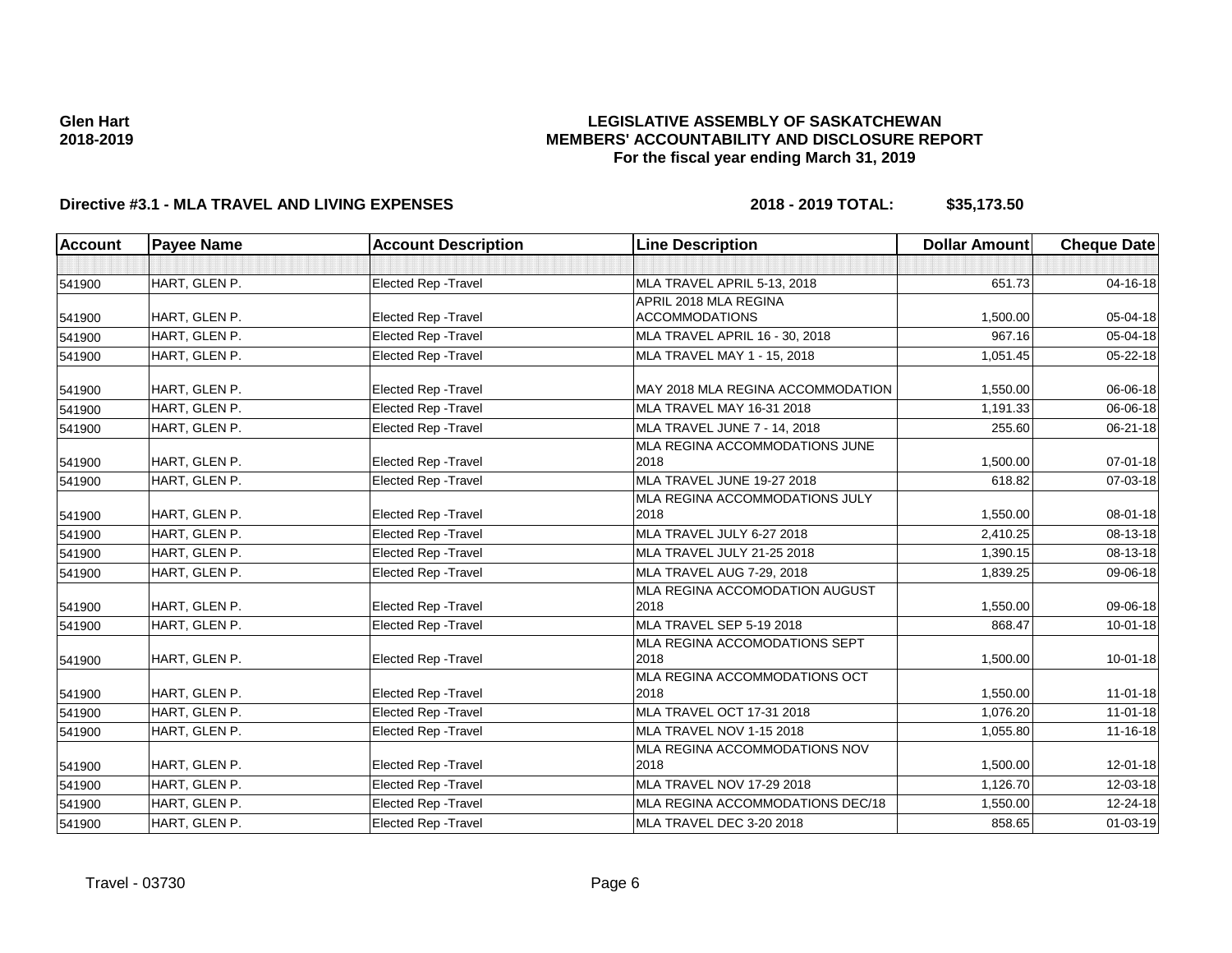# **Directive #3.1 - MLA TRAVEL AND LIVING EXPENSES 2018 - 2019 TOTAL: \$35,173.50**

| Account | <b>Payee Name</b> | <b>Account Description</b> | <b>Line Description</b>           | <b>Dollar Amount</b> | <b>Cheque Date</b> |
|---------|-------------------|----------------------------|-----------------------------------|----------------------|--------------------|
|         |                   |                            |                                   |                      |                    |
| 541900  | HART, GLEN P.     | Elected Rep - Travel       | JAN 2019 MLA REGINA ACCMMODATIONS | 731.53               | 02-01-19           |
| 541900  | HART, GLEN P.     | Elected Rep - Travel       | MLA TRAVEL JAN 21-30 2019         | 544.17               | 02-05-19           |
|         |                   |                            | FEB 2019 MLA REGINA               |                      |                    |
| 541900  | HART, GLEN P.     | Elected Rep - Travel       | <b>ACCOMMODATIONS</b>             | 554.31               | 03-01-19           |
| 541900  | HART, GLEN P.     | Elected Rep - Travel       | MLA TRAVEL FEB 3-27 2019          | 1,442.67             | 03-01-19           |
| 541900  | HART, GLEN P.     | Elected Rep - Travel       | MLA TRAVEL MAR 1 - 14, 2019       | 1,086.24             | 03-18-19           |
| 541900  | HART, GLEN P.     | Elected Rep - Travel       | MLA TRAVEL MARCH 18-28, 2019      | 1,049.01             | 03-31-19           |
| 541900  | HART, GLEN P.     | Elected Rep - Travel       | MAR/19 MLA REGINA ACCOMMODATIONS  | 654.01               | 03-31-19           |
|         |                   |                            |                                   |                      |                    |
|         |                   |                            |                                   |                      |                    |
|         |                   |                            |                                   |                      |                    |
|         |                   |                            |                                   |                      |                    |
|         |                   |                            |                                   |                      |                    |
|         |                   |                            |                                   |                      |                    |
|         |                   |                            |                                   |                      |                    |
|         |                   |                            |                                   |                      |                    |
|         |                   |                            |                                   |                      |                    |
|         |                   |                            |                                   |                      |                    |
|         |                   |                            |                                   |                      |                    |
|         |                   |                            |                                   |                      |                    |
|         |                   |                            |                                   |                      |                    |
|         |                   |                            |                                   |                      |                    |
|         |                   |                            |                                   |                      |                    |
|         |                   |                            |                                   |                      |                    |
|         |                   |                            |                                   |                      |                    |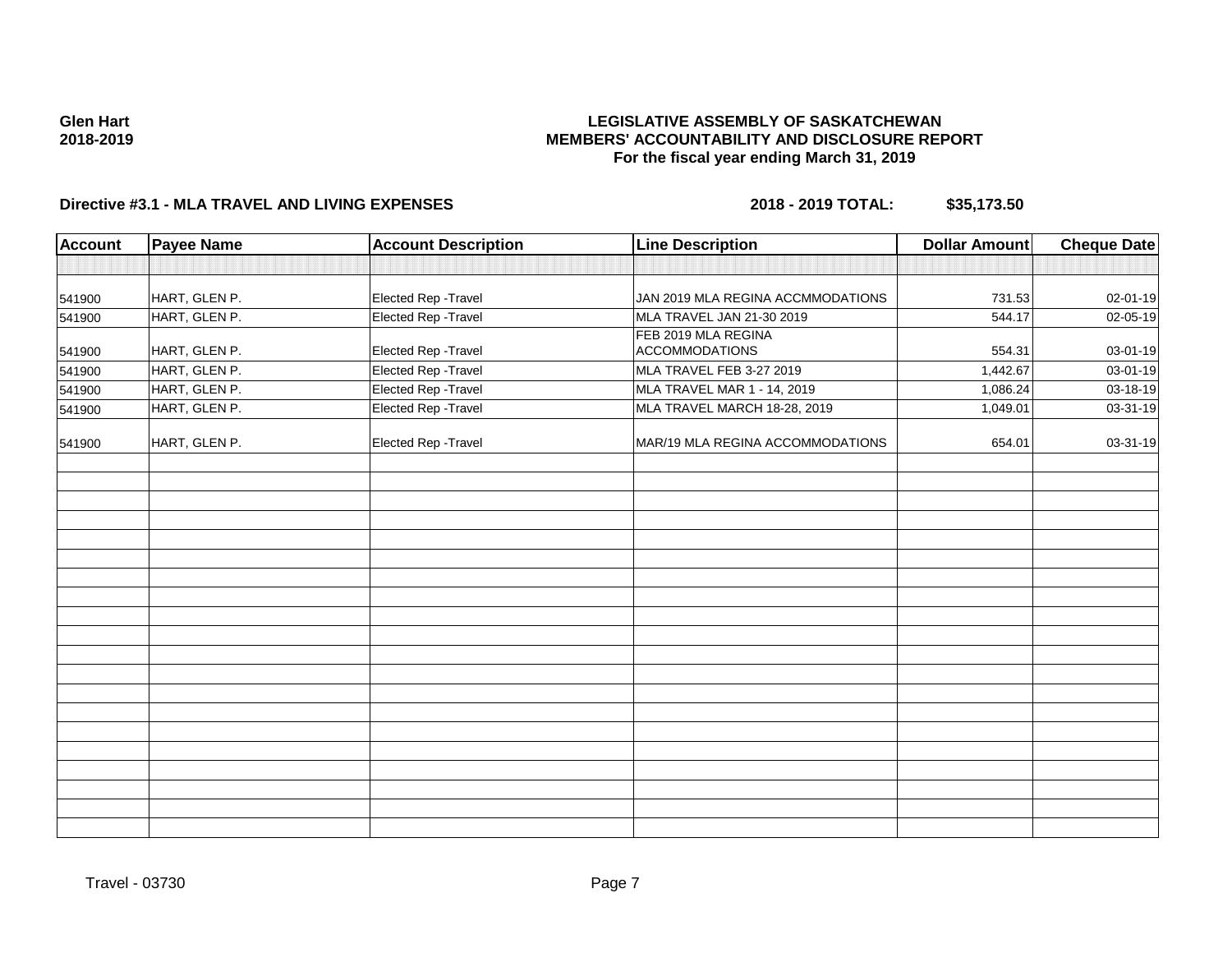# **Directive #3.1 - MLA TRAVEL AND LIVING EXPENSES 2018 - 2019 TOTAL: \$35,173.50**

| <b>Account</b> | Payee Name | <b>Account Description</b> | <b>Line Description</b> | <b>Dollar Amount</b> | <b>Cheque Date</b> |
|----------------|------------|----------------------------|-------------------------|----------------------|--------------------|
|                |            |                            |                         |                      |                    |
|                |            |                            |                         |                      |                    |
|                |            |                            |                         |                      |                    |
|                |            |                            |                         |                      |                    |
|                |            |                            |                         |                      |                    |
|                |            |                            |                         |                      |                    |
|                |            |                            |                         |                      |                    |
|                |            |                            |                         |                      |                    |
|                |            |                            |                         |                      |                    |
|                |            |                            |                         |                      |                    |
|                |            |                            |                         |                      |                    |
|                |            |                            |                         |                      |                    |
|                |            |                            |                         |                      |                    |
|                |            |                            |                         |                      |                    |
|                |            |                            |                         |                      |                    |
|                |            |                            |                         |                      |                    |
|                |            |                            |                         |                      |                    |
|                |            |                            |                         |                      |                    |
|                |            |                            |                         |                      |                    |
|                |            |                            |                         |                      |                    |
|                |            |                            |                         |                      |                    |
|                |            |                            |                         |                      |                    |
|                |            |                            |                         |                      |                    |
|                |            |                            |                         |                      |                    |
|                |            |                            |                         |                      |                    |
|                |            |                            |                         |                      |                    |
|                |            |                            |                         |                      |                    |
|                |            |                            |                         |                      |                    |
|                |            |                            |                         |                      |                    |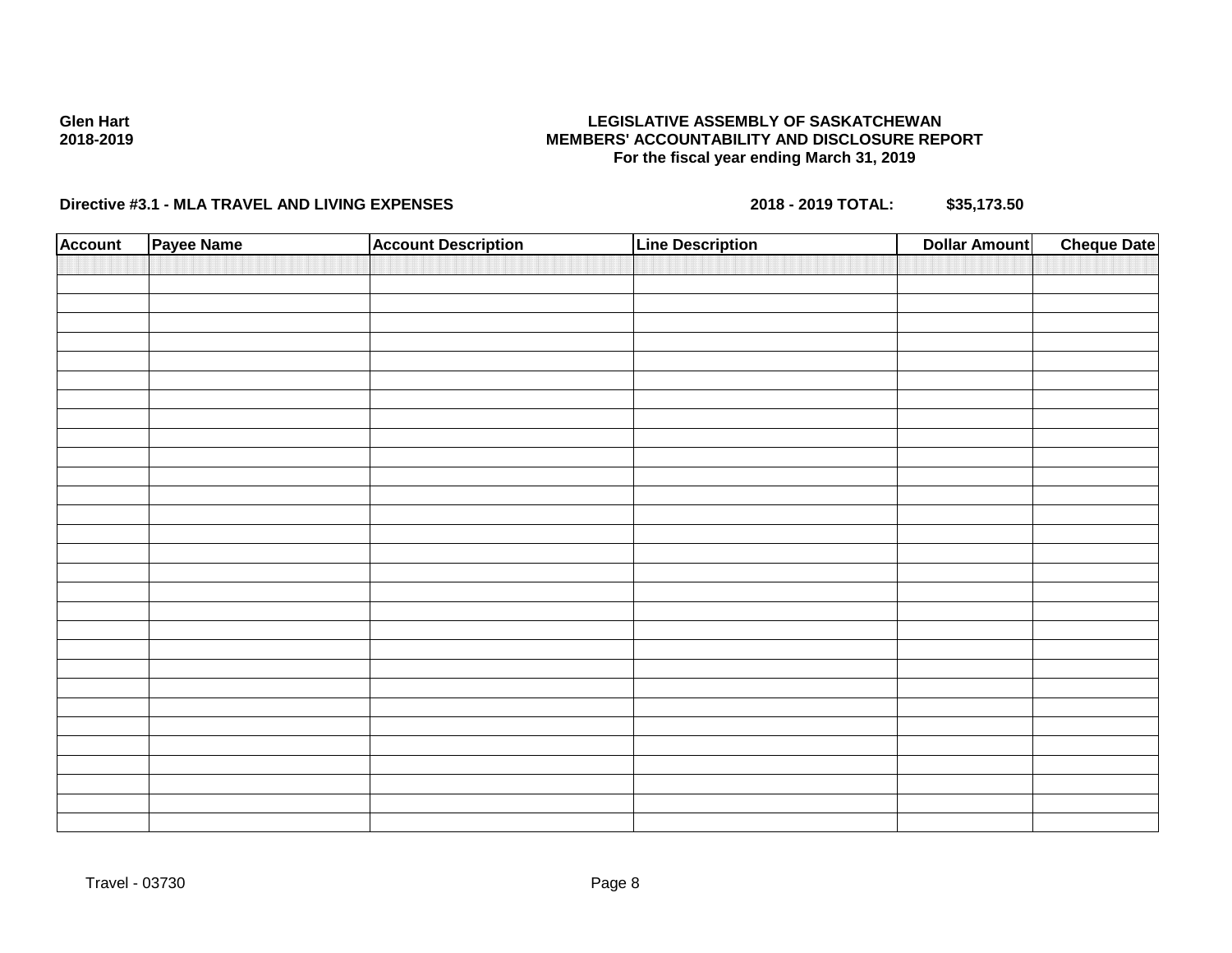# **Directive #3.1 - MLA TRAVEL AND LIVING EXPENSES 2018 - 2019 TOTAL: \$35,173.50**

| <b>Account</b> | Payee Name | <b>Account Description</b> | <b>Line Description</b> | <b>Dollar Amount</b> | <b>Cheque Date</b> |
|----------------|------------|----------------------------|-------------------------|----------------------|--------------------|
|                |            |                            |                         |                      |                    |
|                |            |                            |                         |                      |                    |
|                |            |                            |                         |                      |                    |
|                |            |                            |                         |                      |                    |
|                |            |                            |                         |                      |                    |
|                |            |                            |                         |                      |                    |
|                |            |                            |                         |                      |                    |
|                |            |                            |                         |                      |                    |
|                |            |                            |                         |                      |                    |
|                |            |                            |                         |                      |                    |
|                |            |                            |                         |                      |                    |
|                |            |                            |                         |                      |                    |
|                |            |                            |                         |                      |                    |
|                |            |                            |                         |                      |                    |
|                |            |                            |                         |                      |                    |
|                |            |                            |                         |                      |                    |
|                |            |                            |                         |                      |                    |
|                |            |                            |                         |                      |                    |
|                |            |                            |                         |                      |                    |
|                |            |                            |                         |                      |                    |
|                |            |                            |                         |                      |                    |
|                |            |                            |                         |                      |                    |
|                |            |                            |                         |                      |                    |
|                |            |                            |                         |                      |                    |
|                |            |                            |                         |                      |                    |
|                |            |                            |                         |                      |                    |
|                |            |                            |                         |                      |                    |
|                |            |                            |                         |                      |                    |
|                |            |                            |                         |                      |                    |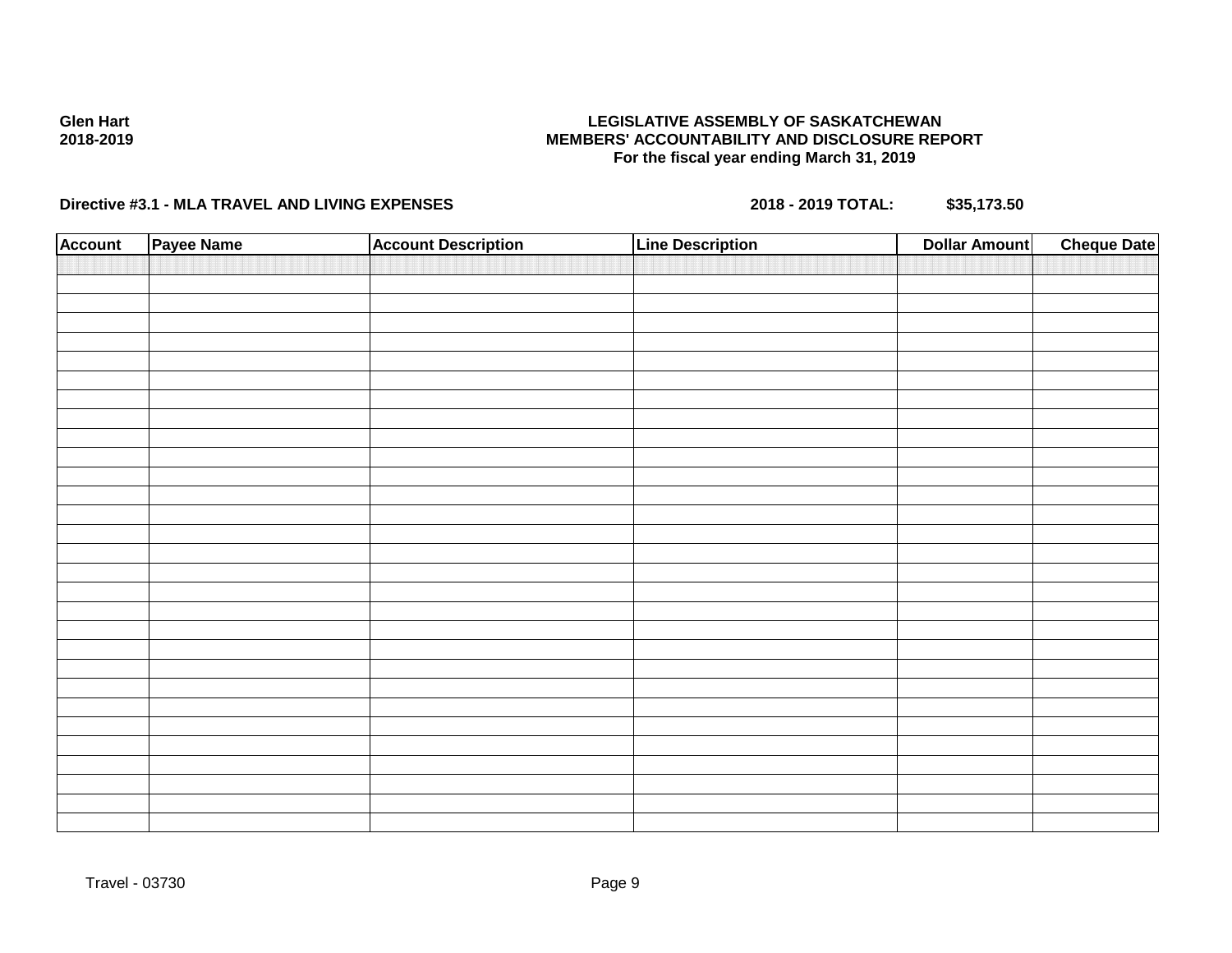# **Directive #3.1 - MLA TRAVEL AND LIVING EXPENSES 2018 - 2019 TOTAL: \$35,173.50**

| <b>Account</b> | <b>Payee Name</b> | <b>Account Description</b> | <b>Line Description</b> | Dollar Amount | <b>Cheque Date</b> |
|----------------|-------------------|----------------------------|-------------------------|---------------|--------------------|
|                |                   |                            |                         |               |                    |
|                |                   |                            |                         |               |                    |
|                |                   |                            |                         |               |                    |
|                |                   |                            |                         |               |                    |
|                |                   |                            |                         |               |                    |
|                |                   |                            |                         |               |                    |
|                |                   |                            |                         |               |                    |
|                |                   |                            |                         |               |                    |
|                |                   |                            |                         |               |                    |
|                |                   |                            |                         |               |                    |
|                |                   |                            |                         |               |                    |
|                |                   |                            |                         |               |                    |
|                |                   |                            |                         |               |                    |
|                |                   |                            |                         |               |                    |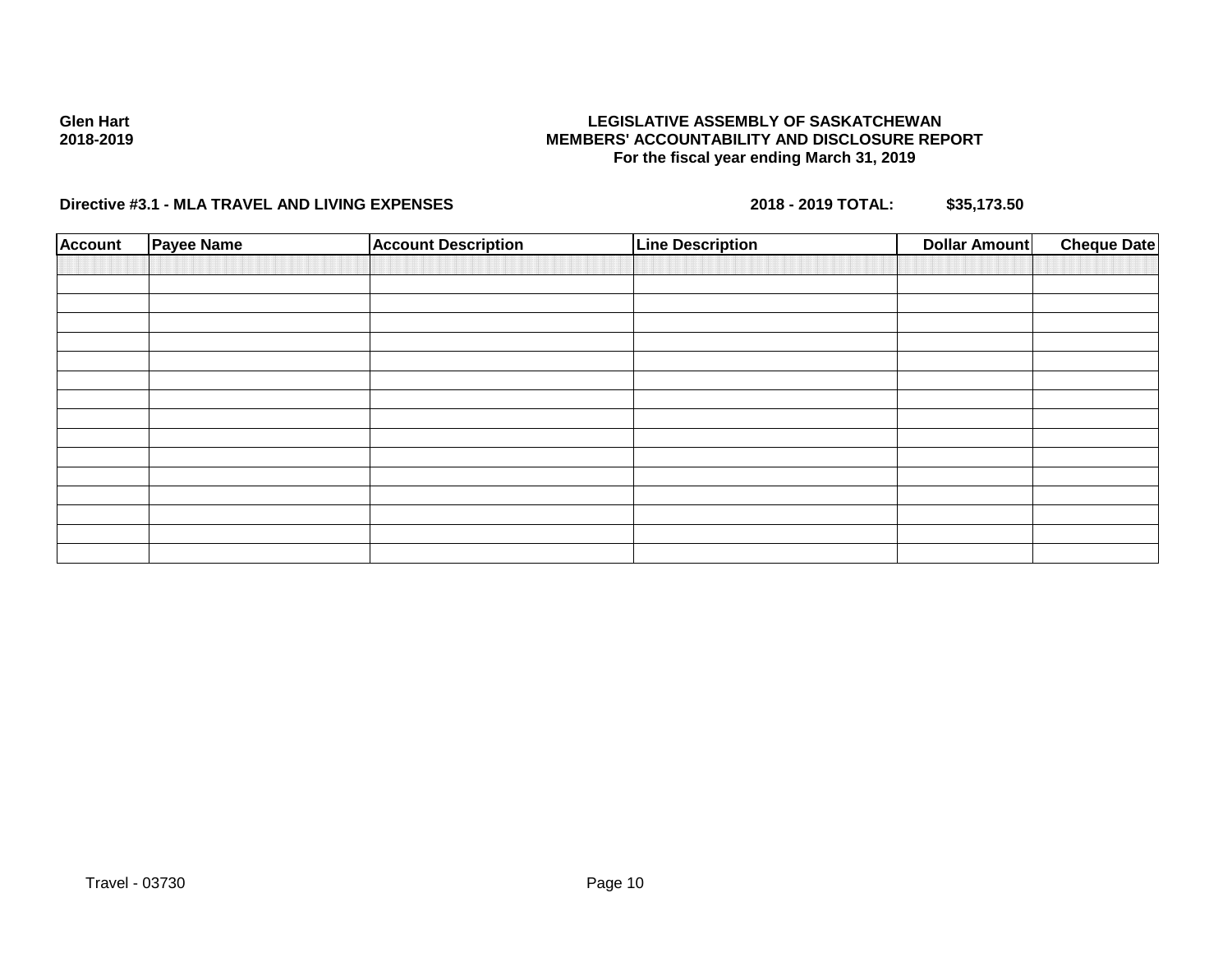# **LEGISLATIVE ASSEMBLY OF SASKATCHEWAN MEMBERS' ACCOUNTABILITY AND DISCLOSURE REPORT For the fiscal year ending March 31, 2019**

| <b>Account</b> | <b>Payee Name</b>                                   | <b>Account Description</b>                | <b>Line Description</b>        | <b>Dollar Amount</b> | <b>Cheque Date</b> |
|----------------|-----------------------------------------------------|-------------------------------------------|--------------------------------|----------------------|--------------------|
|                |                                                     |                                           |                                |                      |                    |
| 522000         | PH MASONRY                                          | Rent of Ground, Buildings and Other Space | APRIL 2018 MLA OFFICE RENT     | 600.00               | $04 - 01 - 18$     |
| 522000         | PH MASONRY                                          | Rent of Ground, Buildings and Other Space | MAY 2018 MLA OFFICE RENT       | 600.00               | 04-26-18           |
| 522000         | PH MASONRY                                          | Rent of Ground, Buildings and Other Space | JUNE 2018 MLA OFFICE RENT      | 600.00               | 05-16-18           |
| 522000         | PH MASONRY                                          | Rent of Ground, Buildings and Other Space | JULY 2018 MLA OFFICE RENT      | 600.00               | 06-19-18           |
| 522000         | PH MASONRY                                          | Rent of Ground, Buildings and Other Space | MLA OFFICE RENT AUGUST 2018    | 600.00               | 07-19-18           |
| 522000         | PH MASONRY                                          | Rent of Ground, Buildings and Other Space | MLA OFFICE RENT SEPTEMBER 2018 | 600.00               | 08-15-18           |
| 522000         | PH MASONRY                                          | Rent of Ground, Buildings and Other Space | MLA OFFICE RENT OCTOBER 2018   | 600.00               | 09-19-18           |
| 522000         | PH MASONRY                                          | Rent of Ground, Buildings and Other Space | MLA OFFICE RENT NOVEMBER 2018  | 600.00               | 10-18-18           |
| 522000         | PH MASONRY                                          | Rent of Ground, Buildings and Other Space | MLA OFFICE RENT DEC 2018       | 600.00               | 11-20-18           |
| 522000         | PH MASONRY                                          | Rent of Ground, Buildings and Other Space | JAN 2019 MLA OFFICE RENT       | 600.00               | $01 - 01 - 19$     |
| 522000         | PH MASONRY                                          | Rent of Ground, Buildings and Other Space | FEB 2019 MLA OFFICE RENT       | 600.00               | $01 - 23 - 19$     |
| 522000         | PH MASONRY                                          | Rent of Ground, Buildings and Other Space | MAR 2019 MLA OFFICE RENT       | 600.00               | 02-21-19           |
| 522200         | MINISTER OF FINANCE-MINISTRY<br>OF CENTRAL SERVICES | <b>Rent of Photocopiers</b>               | <b>COPIER SERVICE FEES</b>     | 100.00               | $12 - 01 - 18$     |
| 522200         | <b>SUCCESS OFFICE SYSTEMS</b>                       | Rent of Photocopiers                      | <b>COPIER CHARGES</b>          | 144.97               | 04-04-18           |
| 522200         | <b>SUCCESS OFFICE SYSTEMS</b>                       | <b>Rent of Photocopiers</b>               | <b>COPIER CHARGES</b>          | 123.71               | 05-03-18           |
| 522200         | <b>SUCCESS OFFICE SYSTEMS</b>                       | Rent of Photocopiers                      | <b>COPIER CHARGES</b>          | 132.19               | 06-06-18           |
| 522200         | SUCCESS OFFICE SYSTEMS                              | Rent of Photocopiers                      | <b>COPIER CHARGES</b>          | 133.05               | 07-05-18           |
| 522200         | SUCCESS OFFICE SYSTEMS                              | <b>Rent of Photocopiers</b>               | <b>COPIER CHARGES</b>          | 152.77               | 08-14-18           |
| 522200         | <b>SUCCESS OFFICE SYSTEMS</b>                       | Rent of Photocopiers                      | <b>COPIER CHARGES</b>          | 137.09               | 09-05-18           |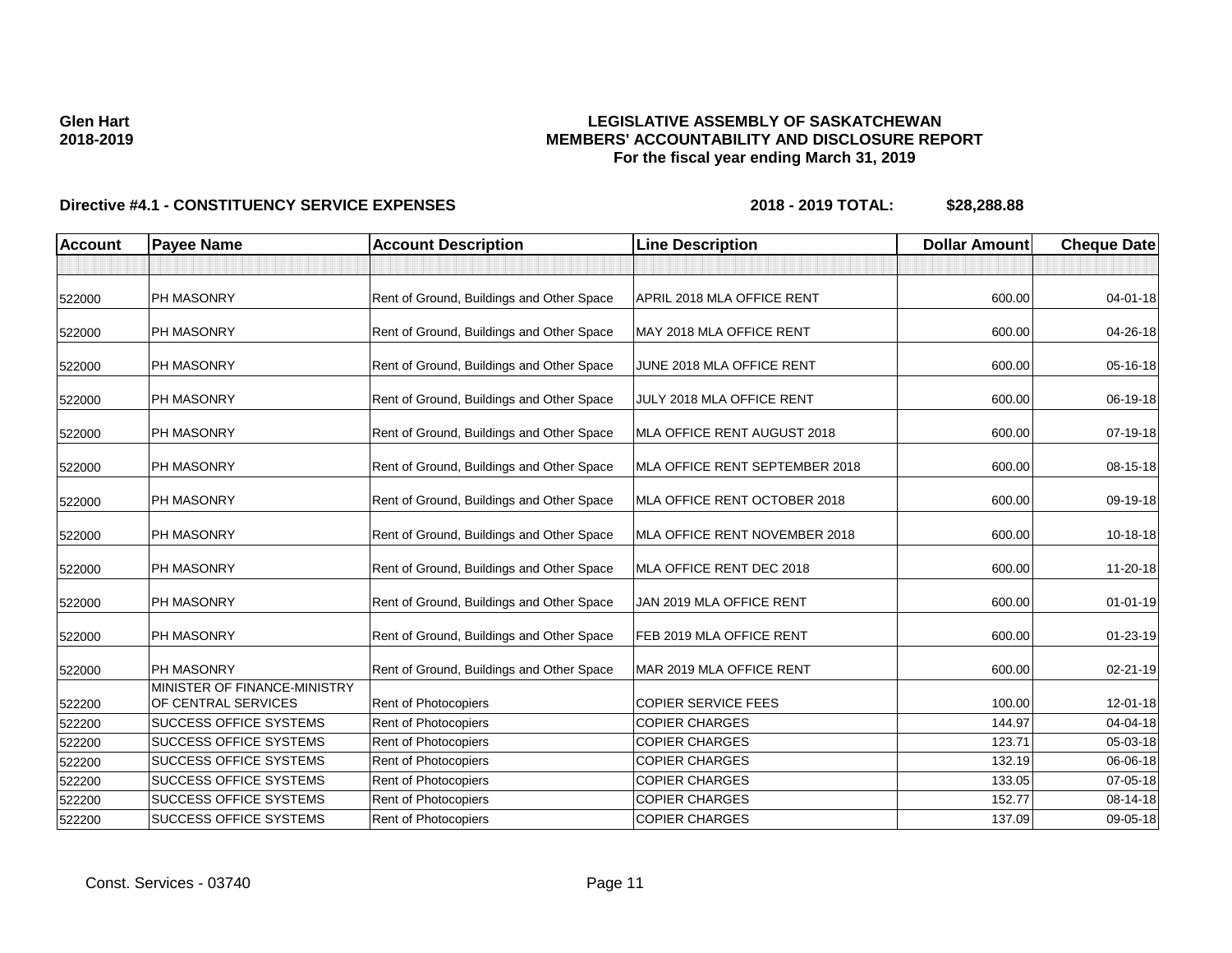# **LEGISLATIVE ASSEMBLY OF SASKATCHEWAN MEMBERS' ACCOUNTABILITY AND DISCLOSURE REPORT For the fiscal year ending March 31, 2019**

| <b>Account</b> | <b>Payee Name</b>                           | <b>Account Description</b>          | <b>Line Description</b>          | <b>Dollar Amount</b> | <b>Cheque Date</b> |
|----------------|---------------------------------------------|-------------------------------------|----------------------------------|----------------------|--------------------|
|                |                                             |                                     |                                  |                      |                    |
| 522200         | <b>SUCCESS OFFICE SYSTEMS</b>               | Rent of Photocopiers                | <b>COPIER CHARGES</b>            | 136.56               | $10 - 02 - 18$     |
| 522200         | <b>SUCCESS OFFICE SYSTEMS</b>               | Rent of Photocopiers                | <b>COPIER CHARGES</b>            | 142.42               | $11 - 02 - 18$     |
| 522200         | <b>SUCCESS OFFICE SYSTEMS</b>               | Rent of Photocopiers                | <b>COPIER CHARGES</b>            | 131.89               | 12-06-18           |
| 522200         | <b>SUCCESS OFFICE SYSTEMS</b>               | Rent of Photocopiers                | <b>COPIER CHARGES</b>            | 128.05               | 01-03-19           |
| 522200         | <b>SUCCESS OFFICE SYSTEMS</b>               | Rent of Photocopiers                | <b>COPIER CHARGES</b>            | 142.02               | 02-04-19           |
| 522200         | <b>SUCCESS OFFICE SYSTEMS</b>               | Rent of Photocopiers                | <b>COPIER CHARGES</b>            | 145.56               | 03-01-19           |
| 522200         | <b>SUCCESS OFFICE SYSTEMS</b>               | Rent of Photocopiers                | RTV - DONNA KLEIN - PHOTOCOPYING | $-60.00$             | 03-21-19           |
| 522500         | SASKATCHEWAN GOVERNMENT<br><b>INSURANCE</b> | <b>Insurance Premiums</b>           | <b>INSURANCE PREMIUMS</b>        | 567.10               | $10 - 01 - 18$     |
| 522600         | CUPAR, TOWN OF                              | Utilities - Water and Sewer         | 02490000 APRIL 1-29, 2018        | 135.50               | $04 - 02 - 18$     |
| 522600         | CUPAR, TOWN OF                              | Utilities - Water and Sewer         | <b>WATER &amp; SERVICES</b>      | 120.50               | 05-01-18           |
| 522700         | <b>CUPAR, TOWN OF</b>                       | Utilities - Electricity and Nat Gas | <b>UTILITIES</b>                 | 135.90               | 06-01-18           |
| 522700         | <b>CUPAR, TOWN OF</b>                       | Utilities - Electricity and Nat Gas | <b>UTILITIES</b>                 | 135.90               | 07-05-18           |
| 522700         | CUPAR, TOWN OF                              | Utilities - Electricity and Nat Gas | UTILITIES AUGUST 2018            | 139.98               | 08-02-18           |
| 522700         | <b>CUPAR, TOWN OF</b>                       | Utilities - Electricity and Nat Gas | <b>UTILITIES</b>                 | 135.90               | 09-01-18           |
| 522700         | CUPAR, TOWN OF                              | Utilities - Electricity and Nat Gas | 02490000 OCTOBER 2018            | 135.90               | $10 - 02 - 18$     |
| 522700         | <b>CUPAR, TOWN OF</b>                       | Utilities - Electricity and Nat Gas | 02490000 NOV 1-30 2018           | 135.90               | $11 - 01 - 18$     |
| 522700         | CUPAR, TOWN OF                              | Utilities - Electricity and Nat Gas | <b>UTILITIES</b>                 | 140.10               | 12-03-18           |
| 522700         | <b>CUPAR, TOWN OF</b>                       | Utilities - Electricity and Nat Gas | 02490000 JANUARY 1-30 2019       | 135.90               | $01 - 03 - 19$     |
| 522700         | CUPAR, TOWN OF                              | Utilities - Electricity and Nat Gas | 02490000 FEB 1-28 2019           | 140.23               | 02-04-19           |
| 522700         | <b>CUPAR, TOWN OF</b>                       | Utilities - Electricity and Nat Gas | 0249 0000 MAR 1 - 31 2019        | 135.90               | 03-01-19           |
| 522700         | <b>SASKENERGY INCORPORATED</b>              | Utilities - Electricity and Nat Gas | 22879100000 APRIL 16, 2018       | 132.25               | 05-02-18           |
| 522700         | SASKENERGY INCORPORATED                     | Utilities - Electricity and Nat Gas | 22879100000 MAY 14, 2018         | 75.19                | 05-14-18           |
| 522700         | SASKENERGY INCORPORATED                     | Utilities - Electricity and Nat Gas | 22879100000 JUNE 14 2018         | 48.98                | 06-14-18           |
| 522700         | SASKENERGY INCORPORATED                     | Utilities - Electricity and Nat Gas | 22879100000 JULY 16 2018         | 41.41                | 08-01-18           |
| 522700         | <b>SASKENERGY INCORPORATED</b>              | Utilities - Electricity and Nat Gas | 22879100000 AUG 16 2018          | 40.83                | 08-16-18           |
| 522700         | SASKENERGY INCORPORATED                     | Utilities - Electricity and Nat Gas | 22879100000 SEPT 14 2018         | 43.16                | $10 - 01 - 18$     |
| 522700         | SASKENERGY INCORPORATED                     | Utilities - Electricity and Nat Gas | 22879100000 OCT 15 2018          | 86.83                | 10-26-18           |
| 522700         | SASKENERGY INCORPORATED                     | Utilities - Electricity and Nat Gas | 22879100000 NOVEMBER 15, 2018    | 102.01               | $11 - 15 - 18$     |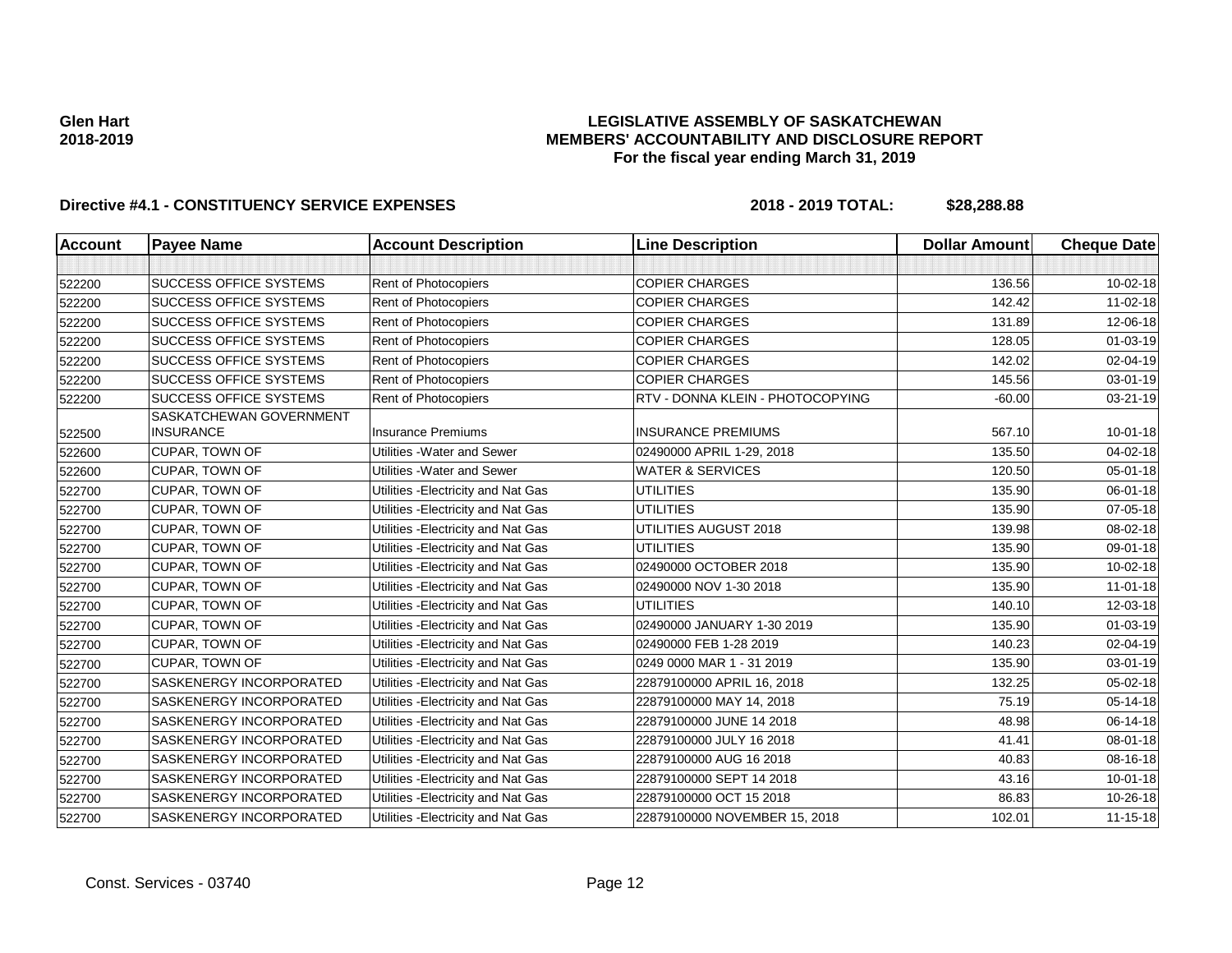## **LEGISLATIVE ASSEMBLY OF SASKATCHEWAN MEMBERS' ACCOUNTABILITY AND DISCLOSURE REPORT For the fiscal year ending March 31, 2019**

| <b>Account</b> | <b>Payee Name</b>              | <b>Account Description</b>           | <b>Line Description</b>                                     | <b>Dollar Amount</b> | <b>Cheque Date</b> |
|----------------|--------------------------------|--------------------------------------|-------------------------------------------------------------|----------------------|--------------------|
|                |                                |                                      |                                                             |                      |                    |
| 522700         | <b>SASKENERGY INCORPORATED</b> | Utilities - Electricity and Nat Gas  | 22879100000 DEC 13 2018                                     | 131.63               | $01 - 01 - 19$     |
| 522700         | <b>SASKENERGY INCORPORATED</b> | Utilities - Electricity and Nat Gas  | 22879100000 JAN 15 2019                                     | 130.60               | $01 - 15 - 19$     |
| 522700         | SASKENERGY INCORPORATED        | Utilities - Electricity and Nat Gas  | 228791000000 FEB 10 2019                                    | 154.27               | 03-01-19           |
| 522700         | SASKENERGY INCORPORATED        | Utilities - Electricity and Nat Gas  | 22879100000 MAR 14 2019                                     | 161.99               | 03-14-19           |
| 522700         | <b>SASKPOWER CORPORATION</b>   | Utilities - Electricity and Nat Gas  | 500000349158 APRIL 16, 2018                                 | 70.56                | $05 - 01 - 18$     |
| 522700         | <b>SASKPOWER CORPORATION</b>   | Utilities - Electricity and Nat Gas  | 500000349158 MAY 14, 2018                                   | 68.43                | $05 - 14 - 18$     |
| 522700         | <b>SASKPOWER CORPORATION</b>   | Utilities - Electricity and Nat Gas  | 500000349158 JUNE 14 2018                                   | 63.41                | 06-01-18           |
| 522700         | <b>SASKPOWER CORPORATION</b>   | Utilities - Electricity and Nat Gas  | 500000349158 JULY 16 2018                                   | 59.61                | 08-01-18           |
| 522700         | <b>SASKPOWER CORPORATION</b>   | Utilities - Electricity and Nat Gas  | 500000349158 AUG 16 2018                                    | 40.42                | 08-16-18           |
| 522700         | <b>SASKPOWER CORPORATION</b>   | Utilities - Electricity and Nat Gas  | 500000349158 SEP 13 2018                                    | 60.07                | $10 - 01 - 18$     |
| 522700         | SASKPOWER CORPORATION          | Utilities - Electricity and Nat Gas  | 500000349158 OCT 14 2018                                    | 59.16                | $10 - 14 - 18$     |
| 522700         | SASKPOWER CORPORATION          | Utilities - Electricity and Nat Gas  | 500000349158 NOVEMBER 15, 2018                              | 71.02                | $11 - 15 - 18$     |
| 522700         | <b>SASKPOWER CORPORATION</b>   | Utilities - Electricity and Nat Gas  | 500000349158 DEC 13 2018                                    | 78.48                | $01 - 01 - 19$     |
| 522700         | <b>SASKPOWER CORPORATION</b>   | Utilities - Electricity and Nat Gas  | 500000349158 JAN 15 2019                                    | 84.41                | $01 - 15 - 19$     |
| 522700         | SASKPOWER CORPORATION          | Utilities - Electricity and Nat Gas  | 500000349158 FEB 13 2019                                    | 70.41                | 03-01-19           |
| 522700         | SASKPOWER CORPORATION          | Utilities - Electricity and Nat Gas  | 500000349158 MAR 14 2019                                    | 70.72                | 03-14-19           |
| 525000         | KLEIN, DONNA J. E.             | Postal, Courier, Freight and Related | <b>REIMB: POSTAGE</b>                                       | 122.59               | $08 - 01 - 18$     |
| 525000         | KLEIN, DONNA J. E.             | Postal, Courier, Freight and Related | <b>REIMB: POSTAGE</b>                                       | 178.50               | 12-12-18           |
| 528000         | HART, GLEN P.                  | <b>Support Services</b>              | <b>REIMB: IT SUPPORT</b>                                    | 111.00               | 03-28-19           |
| 529000         | <b>CUPAR, TOWN OF</b>          | <b>General Contractual Services</b>  | <b>WATER &amp; SERVICES</b>                                 | 15.40                | $05 - 01 - 18$     |
| 529200         | HART, GLEN P.                  | <b>Professional Development</b>      | <b>REIMB: PNWER REGISTRATION FEE</b>                        | 745.72               | $08 - 01 - 18$     |
| 530300         | MARU GROUP CANADA INC.         | Primary Research/Focus group         | AD HOC CONSULTING - BRAND<br><b>HEALTH/TRACKING U&amp;A</b> | 632.98               | 08-01-18           |
| 530300         | <b>MARU GROUP CANADA INC.</b>  | Primary Research/Focus group         | AD HOC CONSULTING-BRAND<br>HEALTH/TRACKING/U&A              | 632.98               | $10 - 01 - 18$     |
| 530300         | <b>MARU GROUP CANADA INC.</b>  | Primary Research/Focus group         | <b>GROUP AD HOC CONSULTING</b>                              | 632.98               | $11 - 01 - 18$     |
| 530300         | <b>MARU GROUP CANADA INC.</b>  | Primary Research/Focus group         | <b>GROUP AD AD CONSULTING</b>                               | 632.98               | $12 - 01 - 18$     |
| 530500         | ADCANADA MEDIA INC.            | Media Placement                      | <b>ADVERTISING</b>                                          | 364.71               | 03-28-19           |
| 530500         | <b>CREATIVE FIRE</b>           | Media Placement                      | <b>ADVERTISING</b>                                          | 1,061.20             | 08-17-18           |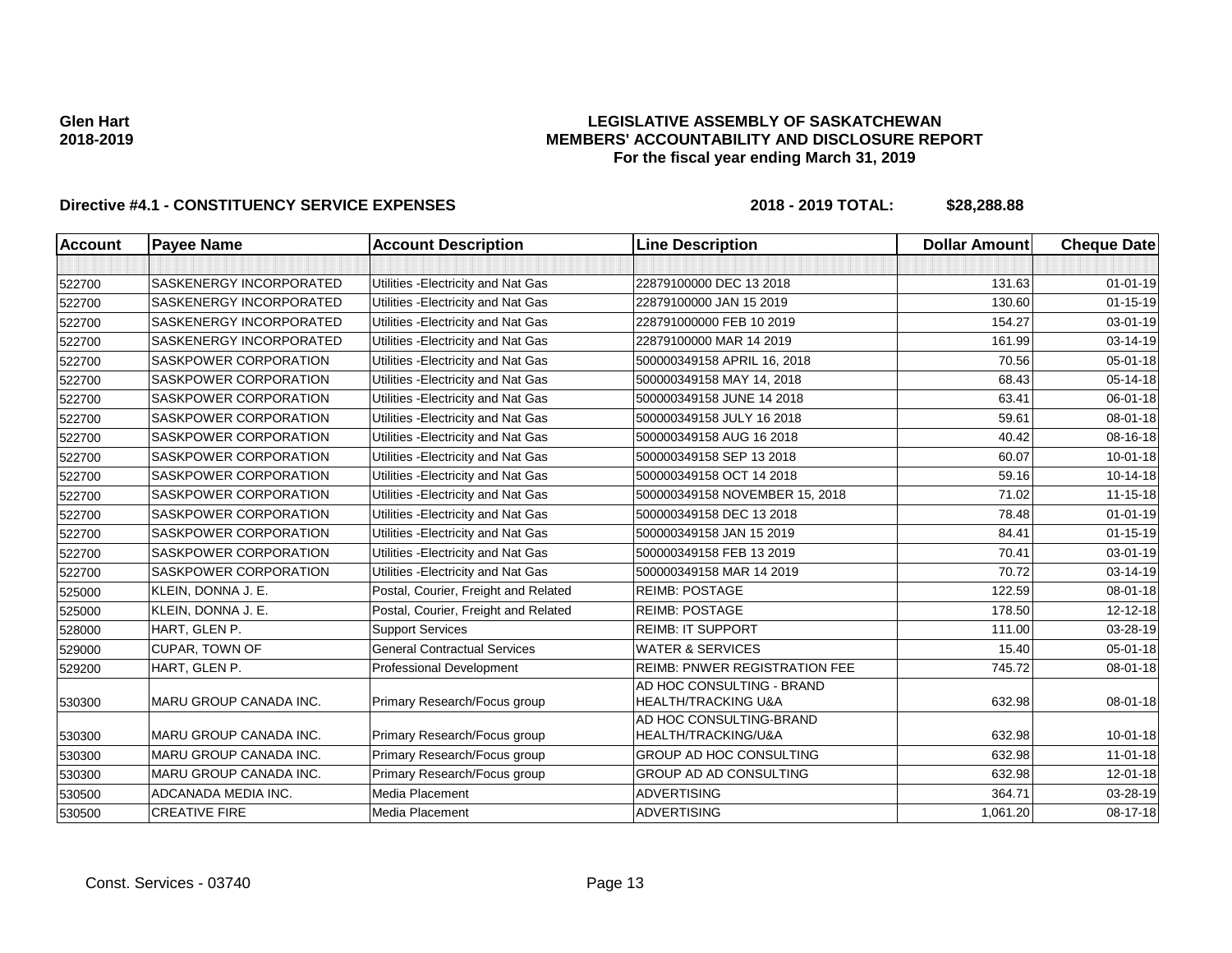# **LEGISLATIVE ASSEMBLY OF SASKATCHEWAN MEMBERS' ACCOUNTABILITY AND DISCLOSURE REPORT For the fiscal year ending March 31, 2019**

| Account | <b>Payee Name</b>               | <b>Account Description</b> | <b>Line Description</b> | <b>Dollar Amount</b> | <b>Cheque Date</b> |
|---------|---------------------------------|----------------------------|-------------------------|----------------------|--------------------|
|         |                                 |                            |                         |                      |                    |
| 530500  | <b>CREATIVE FIRE</b>            | Media Placement            | <b>ADVERTISING</b>      | 2,316.03             | 12-01-18           |
| 530500  | <b>CREATIVE FIRE</b>            | Media Placement            | <b>ADVERTISING</b>      | 1,462.68             | 03-26-19           |
|         | <b>CUPAR SCHOOL COMMUNITY</b>   |                            |                         |                      |                    |
| 530500  | <b>COUNCIL</b>                  | Media Placement            | <b>ADVERTISING</b>      | 120.00               | $10 - 01 - 18$     |
| 530500  | <b>EARL GREY COMMUNITY PARK</b> | Media Placement            | <b>ADVERTISING</b>      | 50.00                | 08-01-18           |
| 530500  | FOAM LAKE REVIEW LTD.           | Media Placement            | <b>ADVERTISING</b>      | 20.00                | 06-01-18           |
| 530500  | FOAM LAKE REVIEW LTD.           | Media Placement            | <b>ADVERTISING</b>      | 20.00                | $07 - 01 - 18$     |
| 530500  | FOAM LAKE REVIEW LTD.           | Media Placement            | <b>ADVERTISING</b>      | 133.75               | $01 - 01 - 19$     |
| 530500  | <b>GRASSLANDS NEWS GROUP</b>    | Media Placement            | <b>ADVERTISING</b>      | 40.32                | 05-01-18           |
| 530500  | <b>GRASSLANDS NEWS GROUP</b>    | Media Placement            | ADVERTISING             | 40.32                | 05-01-18           |
| 530500  | <b>GRASSLANDS NEWS GROUP</b>    | Media Placement            | <b>ADVERTISING</b>      | 40.32                | 05-01-18           |
| 530500  | <b>GRASSLANDS NEWS GROUP</b>    | Media Placement            | <b>ADVERTISING</b>      | 40.32                | $05 - 01 - 18$     |
| 530500  | <b>GRASSLANDS NEWS GROUP</b>    | Media Placement            | <b>ADVERTISING</b>      | 40.32                | 05-04-18           |
| 530500  | <b>GRASSLANDS NEWS GROUP</b>    | Media Placement            | <b>ADVERTISING</b>      | 40.32                | $05 - 11 - 18$     |
| 530500  | <b>GRASSLANDS NEWS GROUP</b>    | Media Placement            | <b>ADVERTISING</b>      | 40.32                | 05-18-18           |
| 530500  | <b>GRASSLANDS NEWS GROUP</b>    | Media Placement            | <b>ADVERTISING</b>      | 40.32                | 06-01-18           |
| 530500  | <b>GRASSLANDS NEWS GROUP</b>    | Media Placement            | <b>ADVERTISING</b>      | 40.32                | 06-01-18           |
| 530500  | <b>GRASSLANDS NEWS GROUP</b>    | Media Placement            | <b>ADVERTISING</b>      | 40.32                | 06-01-18           |
| 530500  | <b>GRASSLANDS NEWS GROUP</b>    | Media Placement            | <b>ADVERTISING</b>      | 40.32                | 06-07-18           |
| 530500  | <b>GRASSLANDS NEWS GROUP</b>    | Media Placement            | <b>ADVERTISING</b>      | 18.33                | 06-08-18           |
| 530500  | <b>GRASSLANDS NEWS GROUP</b>    | Media Placement            | <b>ADVERTISING</b>      | 40.32                | 06-15-18           |
| 530500  | <b>GRASSLANDS NEWS GROUP</b>    | Media Placement            | <b>ADVERTISING</b>      | 18.33                | 06-15-18           |
| 530500  | <b>GRASSLANDS NEWS GROUP</b>    | Media Placement            | <b>ADVERTISING</b>      | 35.00                | 06-15-18           |
| 530500  | <b>GRASSLANDS NEWS GROUP</b>    | Media Placement            | <b>ADVERTISING</b>      | 40.32                | 07-01-18           |
| 530500  | <b>GRASSLANDS NEWS GROUP</b>    | Media Placement            | <b>ADVERTISING</b>      | 18.33                | 07-01-18           |
| 530500  | <b>GRASSLANDS NEWS GROUP</b>    | Media Placement            | <b>ADVERTISING</b>      | 40.32                | 07-01-18           |
| 530500  | <b>GRASSLANDS NEWS GROUP</b>    | Media Placement            | <b>ADVERTISING</b>      | 270.00               | 07-01-18           |
| 530500  | <b>GRASSLANDS NEWS GROUP</b>    | Media Placement            | <b>ADVERTISING</b>      | 40.32                | 08-01-18           |
| 530500  | <b>GRASSLANDS NEWS GROUP</b>    | Media Placement            | <b>ADVERTISING</b>      | 20.97                | 08-01-18           |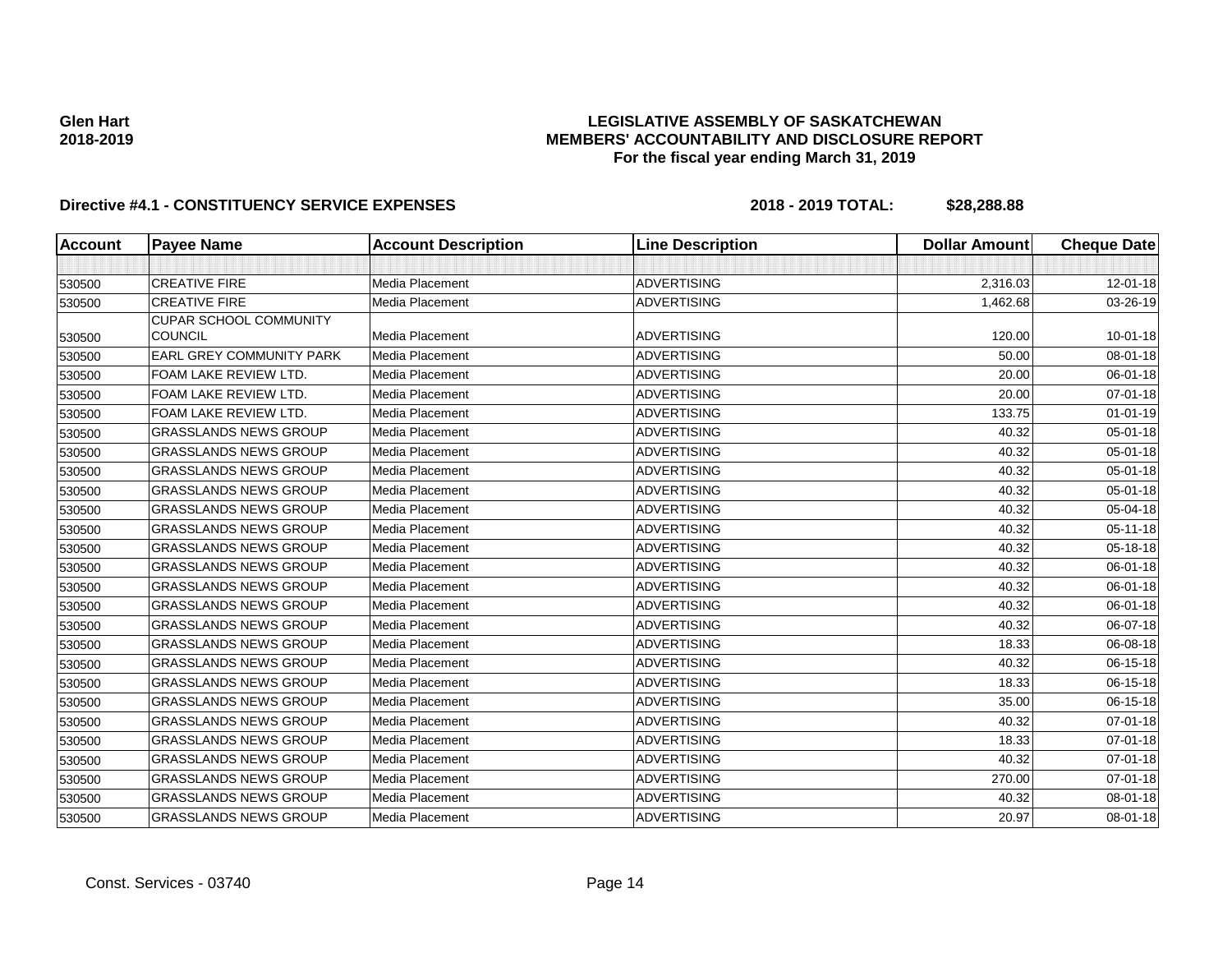# **LEGISLATIVE ASSEMBLY OF SASKATCHEWAN MEMBERS' ACCOUNTABILITY AND DISCLOSURE REPORT For the fiscal year ending March 31, 2019**

| <b>Account</b> | <b>Payee Name</b>            | <b>Account Description</b> | <b>Line Description</b> | <b>Dollar Amount</b> | <b>Cheque Date</b> |
|----------------|------------------------------|----------------------------|-------------------------|----------------------|--------------------|
|                |                              |                            |                         |                      |                    |
| 530500         | <b>GRASSLANDS NEWS GROUP</b> | Media Placement            | <b>ADVERTISING</b>      | 40.32                | 08-01-18           |
| 530500         | <b>GRASSLANDS NEWS GROUP</b> | Media Placement            | <b>ADVERTISING</b>      | 35.00                | 08-01-18           |
| 530500         | <b>GRASSLANDS NEWS GROUP</b> | Media Placement            | <b>ADVERTISING</b>      | 40.32                | 08-01-18           |
| 530500         | <b>GRASSLANDS NEWS GROUP</b> | Media Placement            | <b>ADVERTISING</b>      | 40.32                | 08-03-18           |
| 530500         | <b>GRASSLANDS NEWS GROUP</b> | Media Placement            | <b>ADVERTISING</b>      | 40.32                | 08-10-18           |
| 530500         | <b>GRASSLANDS NEWS GROUP</b> | Media Placement            | <b>ADVERTISING</b>      | 40.32                | 08-17-18           |
| 530500         | <b>GRASSLANDS NEWS GROUP</b> | Media Placement            | <b>ADVERTISING</b>      | 40.32                | 09-01-18           |
| 530500         | <b>GRASSLANDS NEWS GROUP</b> | Media Placement            | <b>ADVERTISING</b>      | 40.32                | 09-01-18           |
| 530500         | <b>GRASSLANDS NEWS GROUP</b> | Media Placement            | <b>ADVERTISING</b>      | 40.32                | 09-07-18           |
| 530500         | <b>GRASSLANDS NEWS GROUP</b> | Media Placement            | <b>ADVERTISING</b>      | 40.32                | 09-14-18           |
| 530500         | <b>GRASSLANDS NEWS GROUP</b> | Media Placement            | <b>ADVERTISING</b>      | 40.32                | $10 - 01 - 18$     |
| 530500         | <b>GRASSLANDS NEWS GROUP</b> | Media Placement            | <b>ADVERTISING</b>      | 40.32                | $10 - 01 - 18$     |
| 530500         | <b>GRASSLANDS NEWS GROUP</b> | Media Placement            | <b>ADVERTISING</b>      | 40.32                | $10-12-18$         |
| 530500         | <b>GRASSLANDS NEWS GROUP</b> | Media Placement            | <b>ADVERTISING</b>      | 40.32                | 10-26-18           |
| 530500         | <b>GRASSLANDS NEWS GROUP</b> | Media Placement            | <b>ADVERTISING</b>      | 40.32                | 10-26-18           |
| 530500         | <b>GRASSLANDS NEWS GROUP</b> | Media Placement            | <b>ADVERTISING</b>      | 243.00               | $11-01-18$         |
| 530500         | <b>GRASSLANDS NEWS GROUP</b> | Media Placement            | <b>ADVERTISING</b>      | 40.32                | 11-02-18           |
| 530500         | <b>GRASSLANDS NEWS GROUP</b> | Media Placement            | <b>ADVERTISING</b>      | 40.32                | 11-09-18           |
| 530500         | <b>GRASSLANDS NEWS GROUP</b> | Media Placement            | <b>ADVERTISING</b>      | 40.32                | 11-16-18           |
| 530500         | <b>GRASSLANDS NEWS GROUP</b> | Media Placement            | <b>ADVERTISING</b>      | 40.32                | $11 - 21 - 18$     |
| 530500         | <b>GRASSLANDS NEWS GROUP</b> | Media Placement            | <b>ADVERTISING</b>      | 40.32                | 12-07-18           |
| 530500         | <b>GRASSLANDS NEWS GROUP</b> | Media Placement            | <b>ADVERTISING</b>      | 40.32                | $12 - 12 - 18$     |
| 530500         | <b>GRASSLANDS NEWS GROUP</b> | Media Placement            | <b>ADVERTISING</b>      | 40.32                | $01 - 01 - 19$     |
| 530500         | <b>GRASSLANDS NEWS GROUP</b> | Media Placement            | <b>ADVERTISING</b>      | 177.00               | $01 - 01 - 19$     |
| 530500         | <b>GRASSLANDS NEWS GROUP</b> | Media Placement            | <b>ADVERTISING</b>      | 40.32                | $01 - 11 - 19$     |
| 530500         | <b>GRASSLANDS NEWS GROUP</b> | Media Placement            | <b>ADVERTISING</b>      | 40.32                | $01 - 18 - 19$     |
| 530500         | <b>GRASSLANDS NEWS GROUP</b> | Media Placement            | <b>ADVERTISING</b>      | 40.32                | 02-01-19           |
| 530500         | <b>GRASSLANDS NEWS GROUP</b> | Media Placement            | <b>ADVERTISING</b>      | 40.32                | 02-01-19           |
| 530500         | <b>GRASSLANDS NEWS GROUP</b> | Media Placement            | <b>ADVERTISING</b>      | 250.64               | 02-08-19           |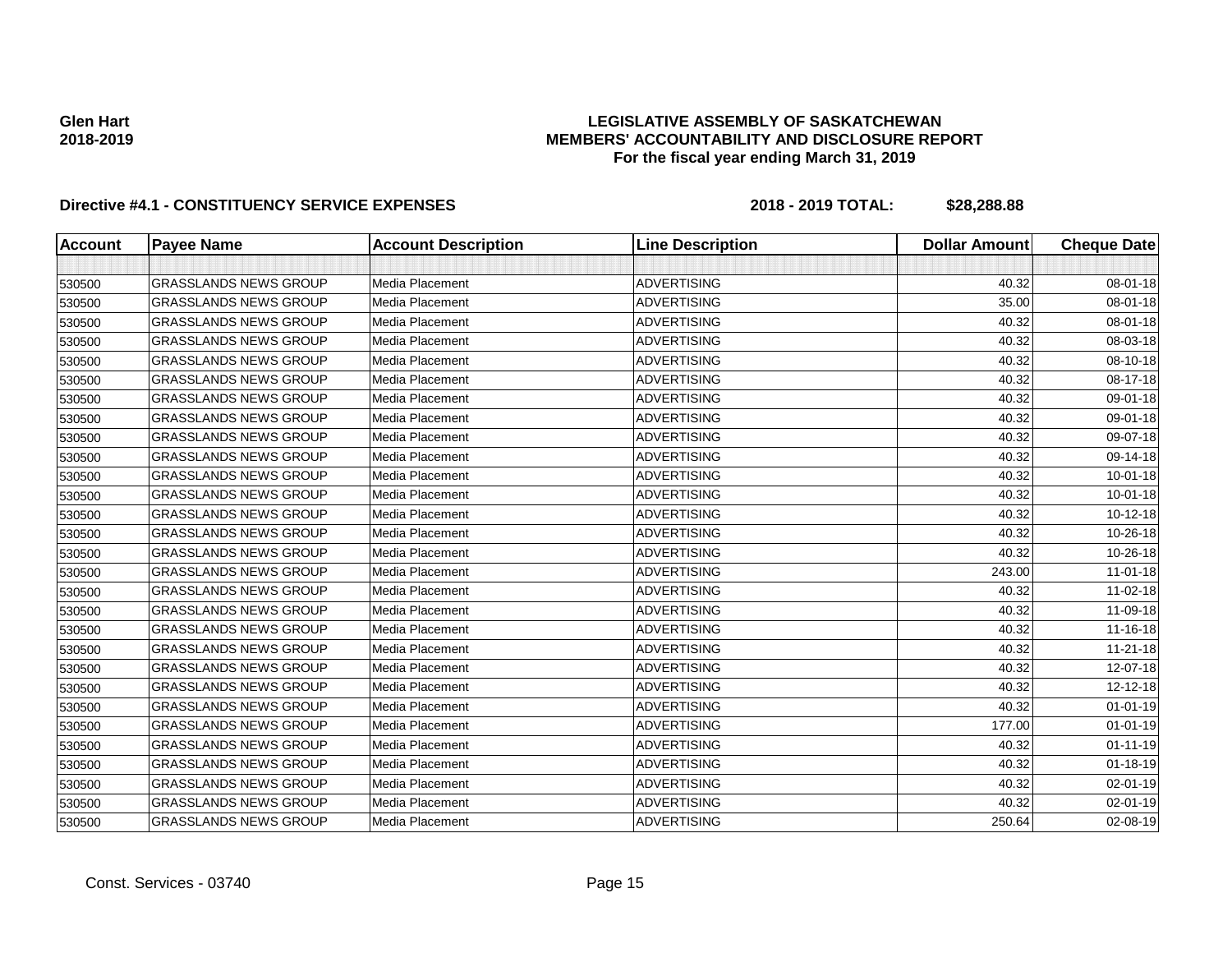# **LEGISLATIVE ASSEMBLY OF SASKATCHEWAN MEMBERS' ACCOUNTABILITY AND DISCLOSURE REPORT For the fiscal year ending March 31, 2019**

| <b>Account</b> | <b>Payee Name</b>                         | <b>Account Description</b>                                        | <b>Line Description</b>            | <b>Dollar Amount</b> | <b>Cheque Date</b> |
|----------------|-------------------------------------------|-------------------------------------------------------------------|------------------------------------|----------------------|--------------------|
|                |                                           |                                                                   |                                    |                      |                    |
| 530500         | <b>GRASSLANDS NEWS GROUP</b>              | Media Placement                                                   | <b>ADVERTISING</b>                 | 40.32                | 02-08-19           |
| 530500         | <b>GRASSLANDS NEWS GROUP</b>              | Media Placement                                                   | <b>ADVERTISING</b>                 | 40.32                | 02-15-19           |
| 530500         | <b>GRASSLANDS NEWS GROUP</b>              | <b>Media Placement</b>                                            | <b>ADVERTSING</b>                  | 40.32                | 03-01-19           |
| 530500         | <b>GRASSLANDS NEWS GROUP</b>              | Media Placement                                                   | <b>ADVERTSING</b>                  | 40.32                | 03-01-19           |
| 530500         | <b>GRASSLANDS NEWS GROUP</b>              | <b>Media Placement</b>                                            | <b>ADVERTISING</b>                 | 40.32                | 03-08-19           |
| 530500         | <b>GRASSLANDS NEWS GROUP</b>              | Media Placement                                                   | <b>ADVERTISING</b>                 | 40.32                | 03-15-19           |
| 530500         | <b>GRASSLANDS NEWS GROUP</b>              | Media Placement                                                   | <b>ADVERTISING</b>                 | 40.32                | 03-22-19           |
| 530500         | LAST MOUNTAIN TIMES LTD.                  | Media Placement                                                   | <b>ADVERTISING</b>                 | 116.00               | 07-01-18           |
| 530500         | LAST MOUNTAIN TIMES LTD.                  | Media Placement                                                   | <b>ADVERTISING NO GST</b>          | 142.16               | $01 - 01 - 19$     |
| 530500         | SOUTHEY & DISTRICT LIONESS<br><b>CLUB</b> | Media Placement                                                   | <b>ADVERTISING</b>                 | 60.00                | 08-28-18           |
| 530900         | <b>SIGNATURE GRAPHICS</b>                 | <b>Promotional Items</b>                                          | <b>CHRISTMAS CARDS</b>             | 233.20               | 12-01-18           |
| 542000         | KLEIN, DONNA J. E.                        | Travel                                                            | CA TRAVEL JUNE 25 2018             | 73.07                | $07 - 01 - 18$     |
| 542000         | KLEIN, DONNA J. E.                        | Travel                                                            | CA TRAVEL OCT 25 2018              | 73.92                | 10-25-18           |
| 542000         | KLEIN, DONNA J. E.                        | Travel                                                            | <b>CA TRAVEL</b>                   | 75.28                | 12-10-18           |
| 542000         | KLEIN, DONNA J. E.                        | Travel                                                            | CA TRAVEL MARCH 20 2019            | 75.28                | 03-20-19           |
| 543201         | LEGISLATIVE FOOD SERVICE                  | Deputy Minister/Ministry Head Business<br>Expenses - Refreshments | <b>STUDENT DRINKS</b>              | 8.48                 | $04 - 11 - 18$     |
| 543201         | LEGISLATIVE FOOD SERVICE                  | Deputy Minister/Ministry Head Business<br>Expenses - Refreshments | <b>STUDENT DRINKS</b>              | 31.80                | 05-22-18           |
| 543201         | LEGISLATIVE FOOD SERVICE                  | Deputy Minister/Ministry Head Business<br>Expenses - Refreshments | <b>STUDENT DRINKS</b>              | 31.80                | 03-01-19           |
| 550200         | <b>GRASSLANDS NEWS GROUP</b>              | Books, Mags and Ref Materials                                     | <b>SUBSCRIPTION RENEWAL</b>        | 78.72                | $05 - 01 - 18$     |
| 550200         | <b>GRASSLANDS NEWS GROUP</b>              | Books, Mags and Ref Materials                                     | <b>SUBSCRIPTION RENEWAL</b>        | 57.14                | $11 - 11 - 18$     |
| 550200         | <b>GRASSLANDS NEWS GROUP</b>              | Books, Mags and Ref Materials                                     | <b>SUBSCRIPTION RENEWAL</b>        | 57.14                | 02-05-19           |
| 550200         | <b>LAST MOUNTAIN TIMES LTD.</b>           | Books, Mags and Ref Materials                                     | SUBSCRIPTION-GLEN HART, MLA        | 47.62                | 05-17-18           |
| 550200         | <b>REGINA LEADER POST</b>                 | Books, Mags and Ref Materials                                     | NEWSPAPER SUBSCRIPTION             | 128.00               | 06-06-18           |
| 550200         | REGINA LEADER POST                        | Books, Mags and Ref Materials                                     | NEWSPAPER SUBSCRIPTION             | 128.00               | $10-17-18$         |
| 550200         | <b>REGINA LEADER POST</b>                 | Books, Mags and Ref Materials                                     | <b>SUBSCRIPTION RENEWAL</b>        | 354.00               | 03-01-19           |
| 555000         | HART, GLEN P.                             | Other Material and Supplies                                       | <b>REIMB: MISC OFFICE SUPPLIES</b> | 179.23               | $11-01-18$         |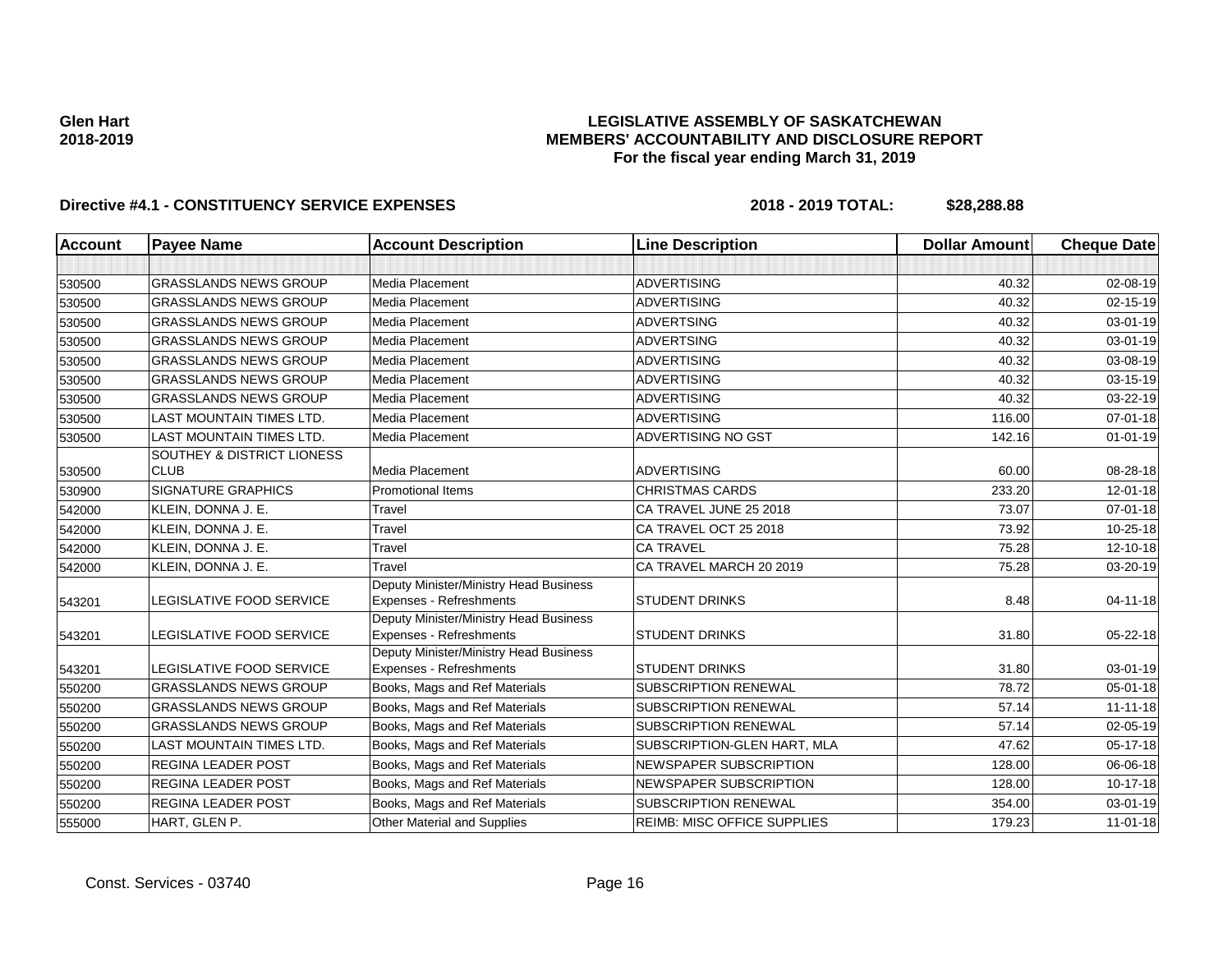# **LEGISLATIVE ASSEMBLY OF SASKATCHEWAN MEMBERS' ACCOUNTABILITY AND DISCLOSURE REPORT For the fiscal year ending March 31, 2019**

| Account | <b>Payee Name</b>  | <b>Account Description</b>  | <b>Line Description</b>                           | <b>Dollar Amount</b> | <b>Cheque Date</b> |
|---------|--------------------|-----------------------------|---------------------------------------------------|----------------------|--------------------|
|         |                    |                             |                                                   |                      |                    |
| 555000  | HART, GLEN P.      | Other Material and Supplies | REIMB: MISC OFFICE SUPPLIES                       | 267.48               | $01 - 01 - 19$     |
| 555000  | KLEIN, DONNA J. E. | Other Material and Supplies | REIMB: MISC OFFICE SUPPLIES                       | 40.56                | 05-08-18           |
| 555000  | KLEIN, DONNA J. E. | Other Material and Supplies | REIMB: MISC OFFICE SUPPLIES                       | 192.82               | 07-01-18           |
| 555000  | KLEIN, DONNA J. E. | Other Material and Supplies | REIMB: MISC OFFICE SUPPLIES                       | 111.10               | 10-24-18           |
| 555000  | KLEIN, DONNA J. E. | Other Material and Supplies | REIMB: MISC OFFICE SUPPLIES                       | 104.91               | 12-10-18           |
| 564600  | HART, GLEN P.      | Computer Software - Exp     | REIMB: MICROSOFT OFFICE HOME &<br><b>BUSINESS</b> | 355.19               | 12-24-18           |
|         |                    |                             |                                                   |                      |                    |
|         |                    |                             |                                                   |                      |                    |
|         |                    |                             |                                                   |                      |                    |
|         |                    |                             |                                                   |                      |                    |
|         |                    |                             |                                                   |                      |                    |
|         |                    |                             |                                                   |                      |                    |
|         |                    |                             |                                                   |                      |                    |
|         |                    |                             |                                                   |                      |                    |
|         |                    |                             |                                                   |                      |                    |
|         |                    |                             |                                                   |                      |                    |
|         |                    |                             |                                                   |                      |                    |
|         |                    |                             |                                                   |                      |                    |
|         |                    |                             |                                                   |                      |                    |
|         |                    |                             |                                                   |                      |                    |
|         |                    |                             |                                                   |                      |                    |
|         |                    |                             |                                                   |                      |                    |
|         |                    |                             |                                                   |                      |                    |
|         |                    |                             |                                                   |                      |                    |
|         |                    |                             |                                                   |                      |                    |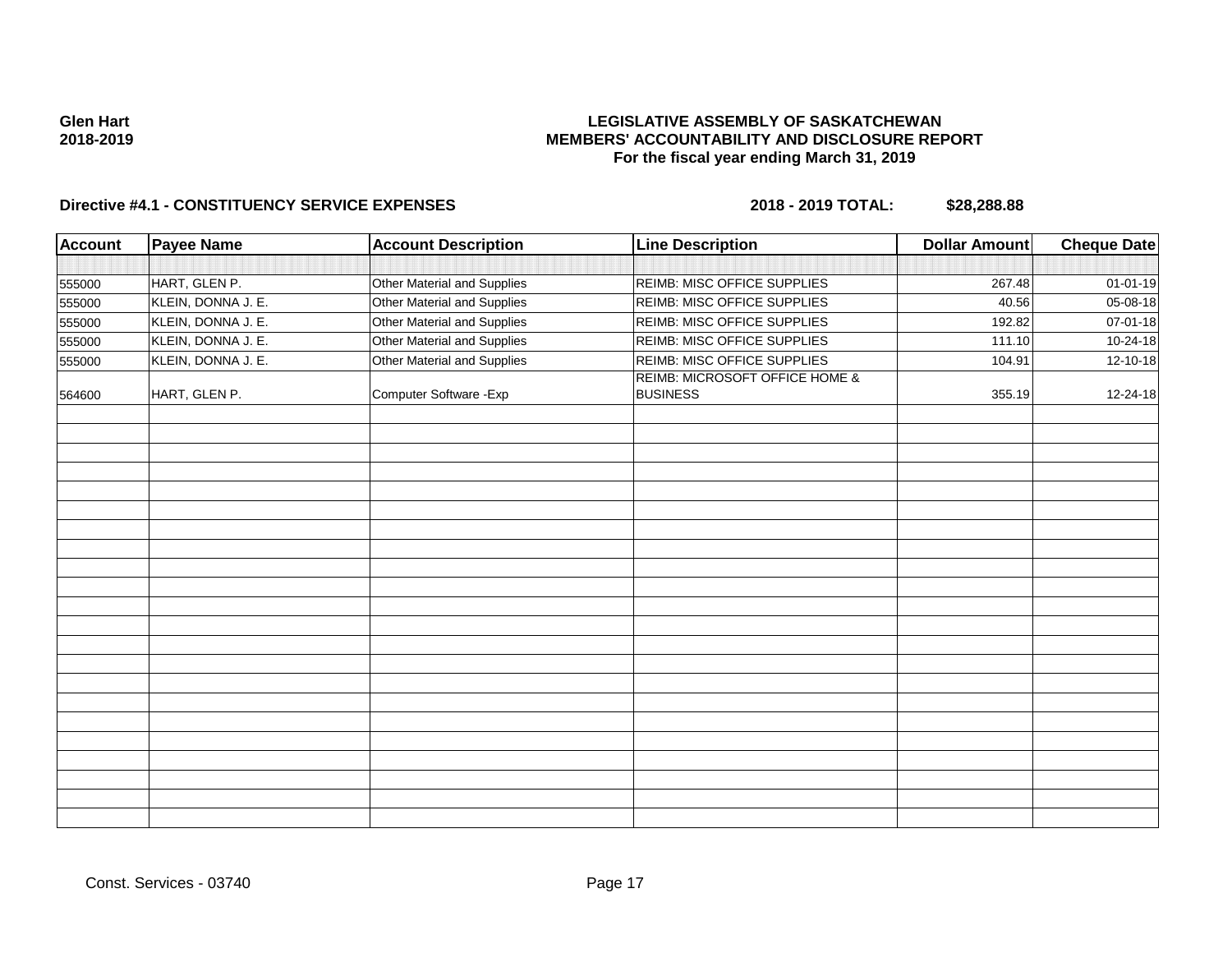**Directive #4.1 - CONSTITUENCY SERVICE EXPENSES 2018 - 2019 TOTAL: \$28,288.88**

| <b>Account</b> | <b>Payee Name</b> | <b>Account Description</b> | <b>Line Description</b> | <b>Dollar Amount</b> | <b>Cheque Date</b> |
|----------------|-------------------|----------------------------|-------------------------|----------------------|--------------------|
|                |                   |                            |                         |                      |                    |
|                |                   |                            |                         |                      |                    |
|                |                   |                            |                         |                      |                    |
|                |                   |                            |                         |                      |                    |
|                |                   |                            |                         |                      |                    |
|                |                   |                            |                         |                      |                    |
|                |                   |                            |                         |                      |                    |
|                |                   |                            |                         |                      |                    |
|                |                   |                            |                         |                      |                    |
|                |                   |                            |                         |                      |                    |
|                |                   |                            |                         |                      |                    |
|                |                   |                            |                         |                      |                    |
|                |                   |                            |                         |                      |                    |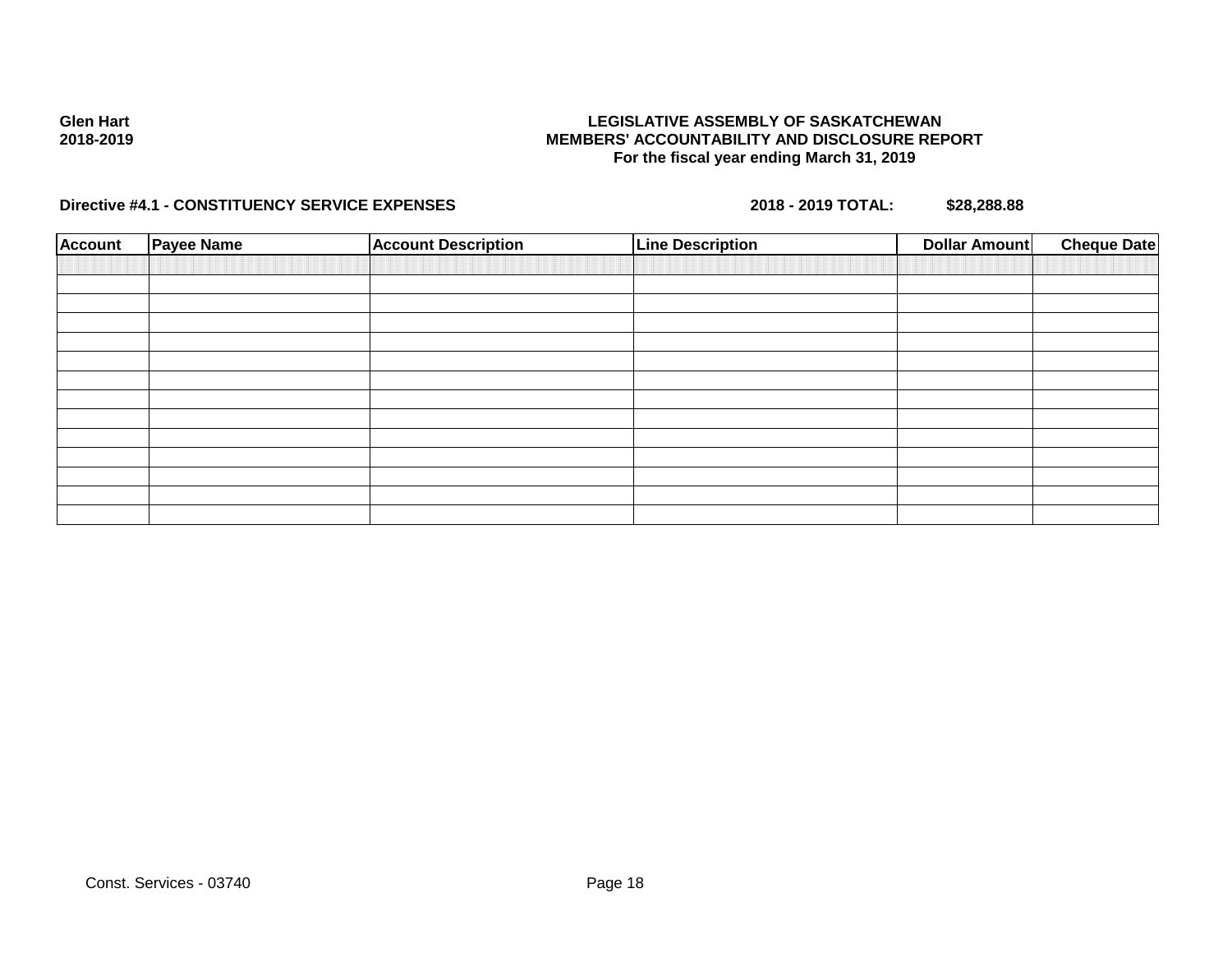# **LEGISLATIVE ASSEMBLY OF SASKATCHEWAN MEMBERS' ACCOUNTABILITY AND DISCLOSURE REPORT For the fiscal year ending March 31, 2019**

| <b>Account</b> | <b>Payee Name</b>  | <b>Account Description</b>                    | <b>Dollar Amount</b> | <b>Cheque Date</b> |
|----------------|--------------------|-----------------------------------------------|----------------------|--------------------|
|                |                    |                                               |                      |                    |
| 513000         | KLEIN, DONNA J. E. | Out-of-Scope Permanent                        | 1500.00              | 04-24-18           |
| 513000         | KLEIN, DONNA J. E. | Out-of-Scope Permanent                        | 1,650.00             | 05-08-18           |
| 513000         | KLEIN, DONNA J. E. | Out-of-Scope Permanent                        | 1,650.00             | 05-23-18           |
| 513000         | KLEIN, DONNA J. E. | Out-of-Scope Permanent                        | 1,650.00             | 06-05-18           |
| 513000         | KLEIN, DONNA J. E. | Out-of-Scope Permanent                        | 1,650.00             | 06-13-18           |
| 513000         | KLEIN, DONNA J. E. | Out-of-Scope Permanent                        | 1,650.00             | 06-27-18           |
| 513000         | KLEIN, DONNA J. E. | Out-of-Scope Permanent                        | 1,650.00             | $07 - 11 - 18$     |
| 513000         | KLEIN, DONNA J. E. | Out-of-Scope Permanent                        | 1,650.00             | $07 - 25 - 18$     |
| 513000         | KLEIN, DONNA J. E. | Out-of-Scope Permanent                        | 1,650.00             | 08-08-18           |
| 513000         | KLEIN, DONNA J. E. | Out-of-Scope Permanent                        | 1,650.00             | 08-22-18           |
| 513000         | KLEIN, DONNA J. E. | Out-of-Scope Permanent                        | 1,650.00             | 09-05-18           |
| 513000         | KLEIN, DONNA J. E. | Out-of-Scope Permanent                        | 1,650.00             | 09-19-18           |
| 513000         | KLEIN, DONNA J. E. | Out-of-Scope Permanent                        | 1,650.00             | 10-03-18           |
| 513000         | KLEIN, DONNA J. E. | Out-of-Scope Permanent                        | 1,650.00             | 10-17-18           |
| 513000         | KLEIN, DONNA J. E. | Out-of-Scope Permanent                        | 1,650.00             | $11-01-18$         |
| 513000         | KLEIN, DONNA J. E. | Out-of-Scope Permanent                        | 1,650.00             | $11 - 14 - 18$     |
| 513000         | KLEIN, DONNA J. E. | Out-of-Scope Permanent                        | 1,800.00             | 11-28-18           |
| 513000         | KLEIN, DONNA J. E. | Out-of-Scope Permanent                        | 1,800.00             | 12-12-18           |
| 513000         | KLEIN, DONNA J. E. | Out-of-Scope Permanent                        | 1,800.00             | 12-27-18           |
| 513000         | KLEIN, DONNA J. E. | Out-of-Scope Permanent                        | 1,800.00             | $01 - 09 - 19$     |
| 513000         | KLEIN, DONNA J. E. | Out-of-Scope Permanent                        | 1,800.00             | $01 - 23 - 19$     |
| 513000         | KLEIN, DONNA J. E. | Out-of-Scope Permanent                        | 1,800.00             | 02-06-19           |
| 513000         | KLEIN, DONNA J. E. | Out-of-Scope Permanent                        | 1,800.00             | 02-20-19           |
| 513000         | KLEIN, DONNA J. E. | Out-of-Scope Permanent                        | 1,800.00             | 03-06-19           |
| 513000         | KLEIN, DONNA J. E. | Out-of-Scope Permanent                        | 1,800.00             | 03-20-19           |
| 513000         | KLEIN, DONNA J. E. | Out-of-Scope Permanent                        | 1,800.00             | 04-03-19           |
| 514000         | RICHEA, LAWRENCE G | Casual/Term                                   | 57.17                | 11-01-18           |
| 519900         | None (Default)     | Change in Y/E Accrued Empl Leave Entitlements | $-272.80$            | 04-18-18           |
| 519900         | None (Default)     | Change in Y/E Accrued Empl Leave Entitlements | 771.36               | 04-08-19           |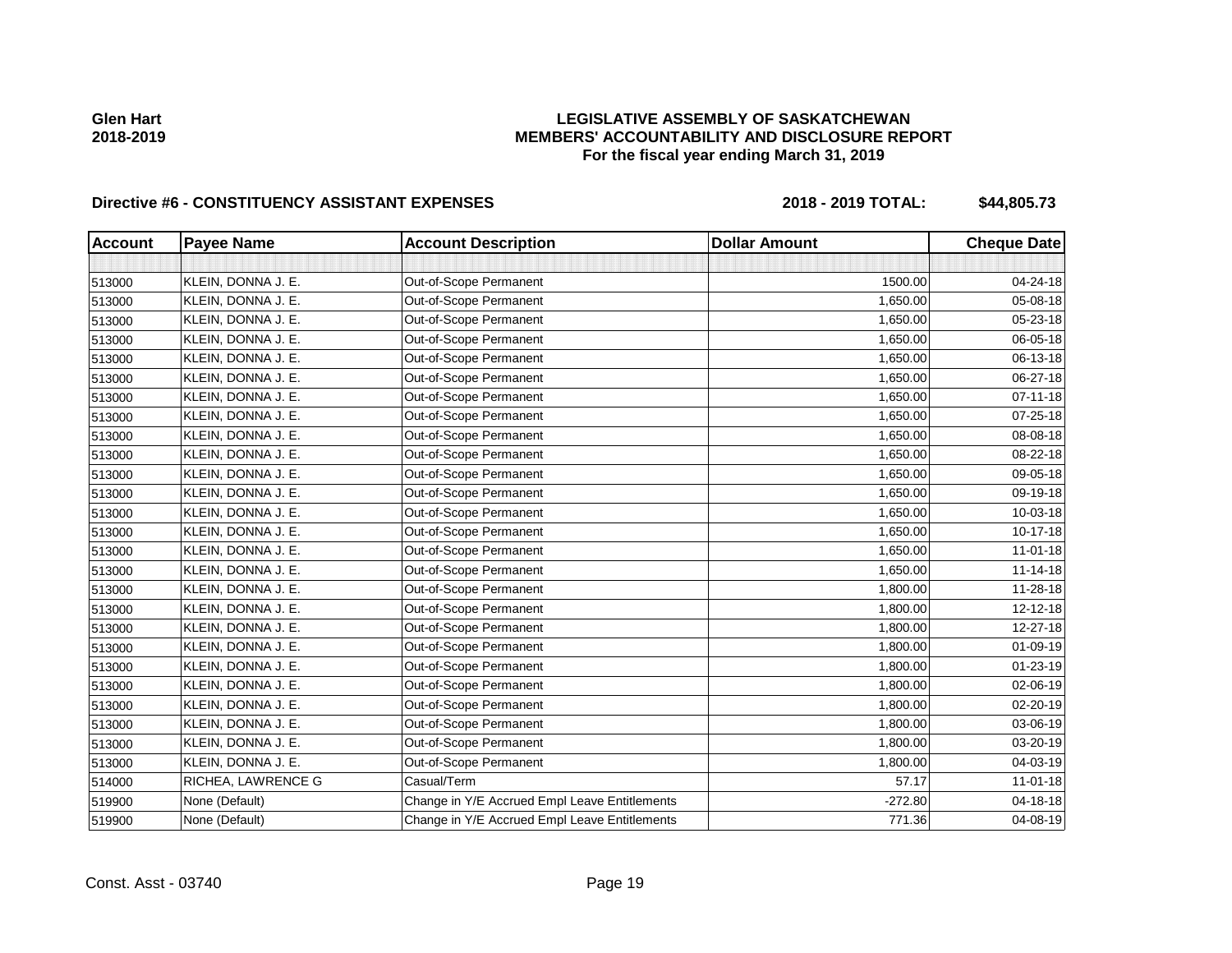# **LEGISLATIVE ASSEMBLY OF SASKATCHEWAN MEMBERS' ACCOUNTABILITY AND DISCLOSURE REPORT For the fiscal year ending March 31, 2019**

| <b>Account</b> | Payee Name | <b>Account Description</b> | <b>Dollar Amount</b> | <b>Cheque Date</b> |
|----------------|------------|----------------------------|----------------------|--------------------|
|                |            |                            |                      |                    |
|                |            |                            |                      |                    |
|                |            |                            |                      |                    |
|                |            |                            |                      |                    |
|                |            |                            |                      |                    |
|                |            |                            |                      |                    |
|                |            |                            |                      |                    |
|                |            |                            |                      |                    |
|                |            |                            |                      |                    |
|                |            |                            |                      |                    |
|                |            |                            |                      |                    |
|                |            |                            |                      |                    |
|                |            |                            |                      |                    |
|                |            |                            |                      |                    |
|                |            |                            |                      |                    |
|                |            |                            |                      |                    |
|                |            |                            |                      |                    |
|                |            |                            |                      |                    |
|                |            |                            |                      |                    |
|                |            |                            |                      |                    |
|                |            |                            |                      |                    |
|                |            |                            |                      |                    |
|                |            |                            |                      |                    |
|                |            |                            |                      |                    |
|                |            |                            |                      |                    |
|                |            |                            |                      |                    |
|                |            |                            |                      |                    |
|                |            |                            |                      |                    |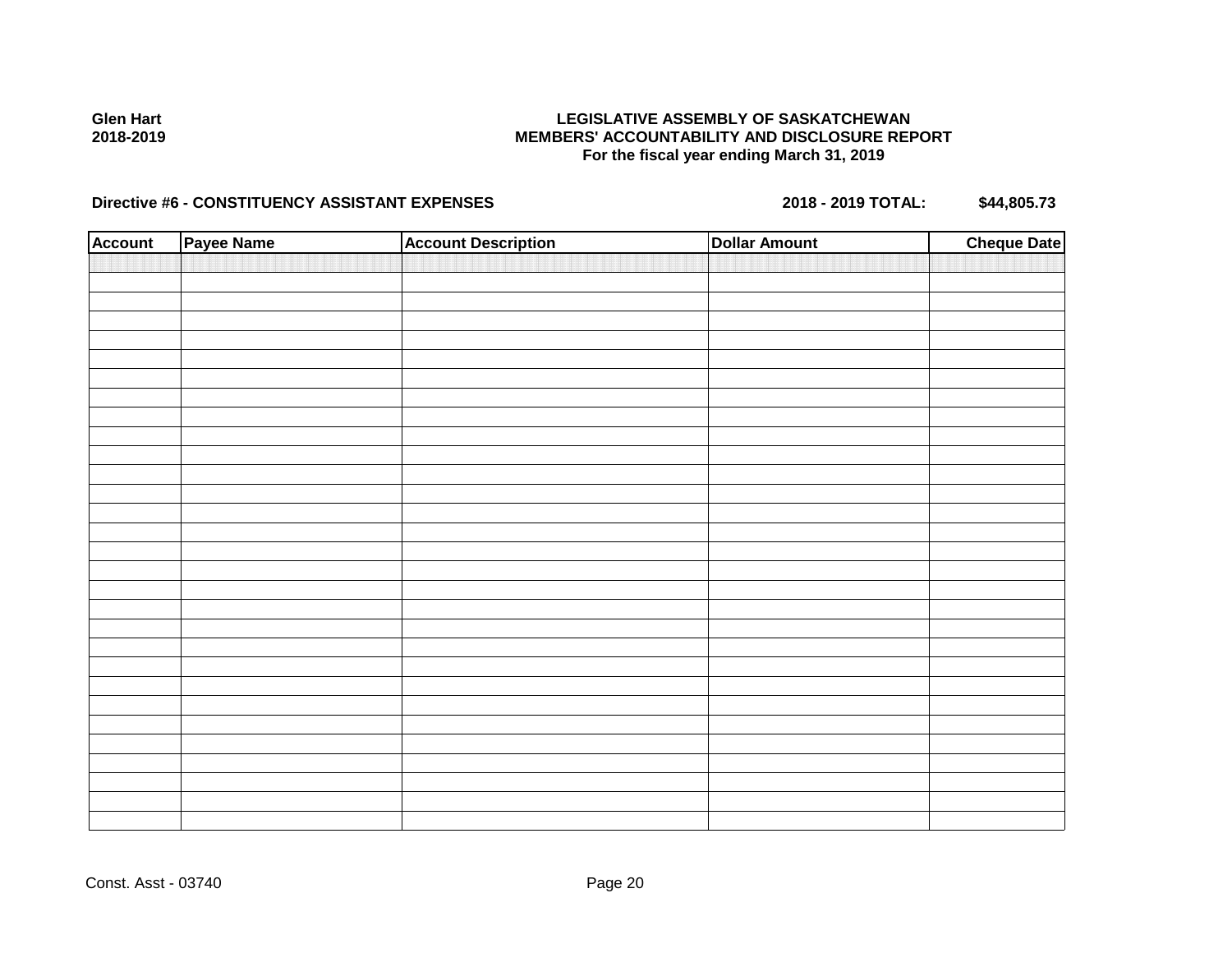# **LEGISLATIVE ASSEMBLY OF SASKATCHEWAN MEMBERS' ACCOUNTABILITY AND DISCLOSURE REPORT For the fiscal year ending March 31, 2019**

| <b>Account</b> | Payee Name | <b>Account Description</b> | <b>Dollar Amount</b> | <b>Cheque Date</b> |
|----------------|------------|----------------------------|----------------------|--------------------|
|                |            |                            |                      |                    |
|                |            |                            |                      |                    |
|                |            |                            |                      |                    |
|                |            |                            |                      |                    |
|                |            |                            |                      |                    |
|                |            |                            |                      |                    |
|                |            |                            |                      |                    |
|                |            |                            |                      |                    |
|                |            |                            |                      |                    |
|                |            |                            |                      |                    |
|                |            |                            |                      |                    |
|                |            |                            |                      |                    |
|                |            |                            |                      |                    |
|                |            |                            |                      |                    |
|                |            |                            |                      |                    |
|                |            |                            |                      |                    |
|                |            |                            |                      |                    |
|                |            |                            |                      |                    |
|                |            |                            |                      |                    |
|                |            |                            |                      |                    |
|                |            |                            |                      |                    |
|                |            |                            |                      |                    |
|                |            |                            |                      |                    |
|                |            |                            |                      |                    |
|                |            |                            |                      |                    |
|                |            |                            |                      |                    |
|                |            |                            |                      |                    |
|                |            |                            |                      |                    |
|                |            |                            |                      |                    |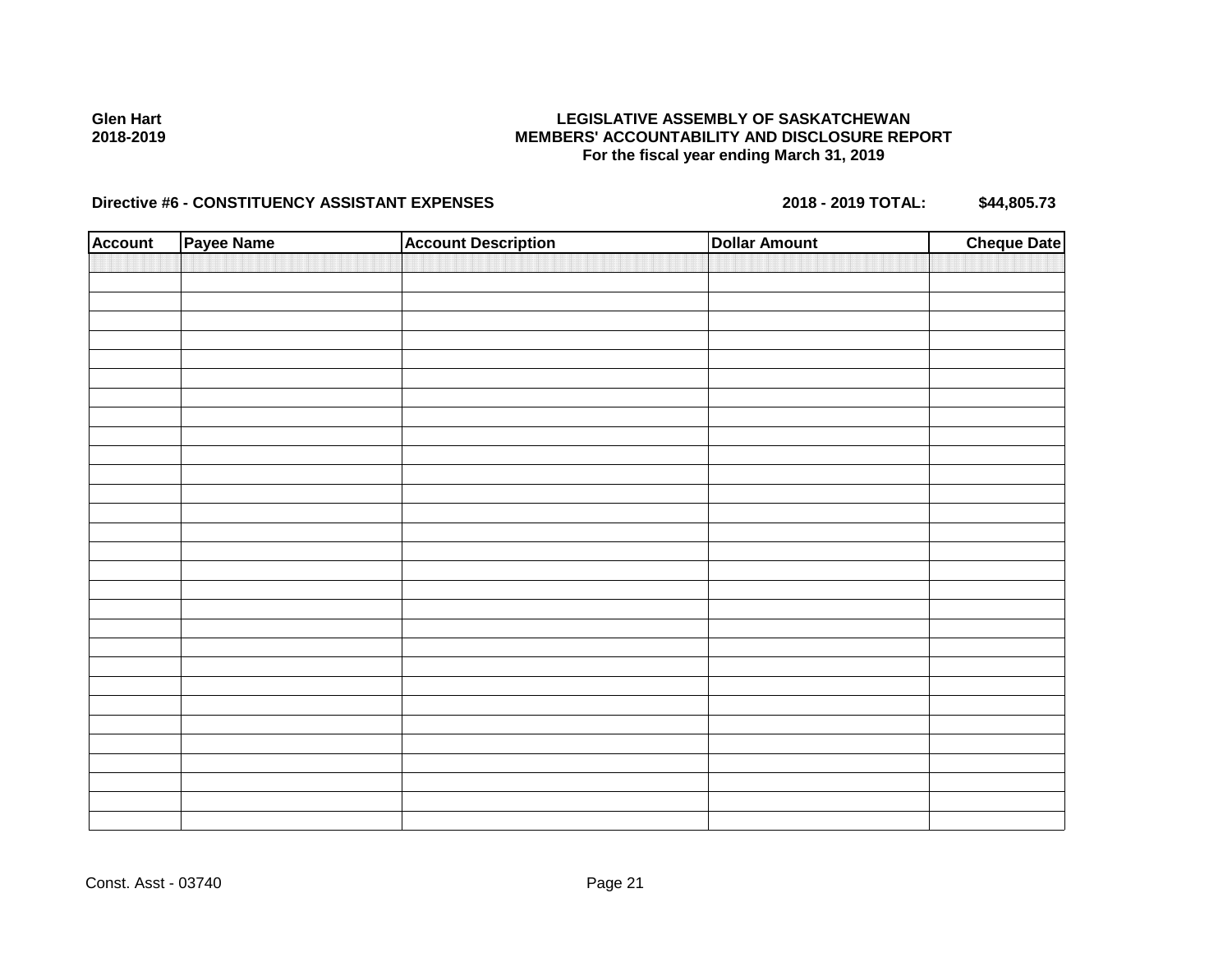# **LEGISLATIVE ASSEMBLY OF SASKATCHEWAN MEMBERS' ACCOUNTABILITY AND DISCLOSURE REPORT For the fiscal year ending March 31, 2019**

| <b>Account</b> | Payee Name | <b>Account Description</b> | Dollar Amount | <b>Cheque Date</b> |
|----------------|------------|----------------------------|---------------|--------------------|
|                |            |                            |               |                    |
|                |            |                            |               |                    |
|                |            |                            |               |                    |
|                |            |                            |               |                    |
|                |            |                            |               |                    |
|                |            |                            |               |                    |
|                |            |                            |               |                    |
|                |            |                            |               |                    |
|                |            |                            |               |                    |
|                |            |                            |               |                    |
|                |            |                            |               |                    |
|                |            |                            |               |                    |
|                |            |                            |               |                    |
|                |            |                            |               |                    |
|                |            |                            |               |                    |
|                |            |                            |               |                    |
|                |            |                            |               |                    |
|                |            |                            |               |                    |
|                |            |                            |               |                    |
|                |            |                            |               |                    |
|                |            |                            |               |                    |
|                |            |                            |               |                    |
|                |            |                            |               |                    |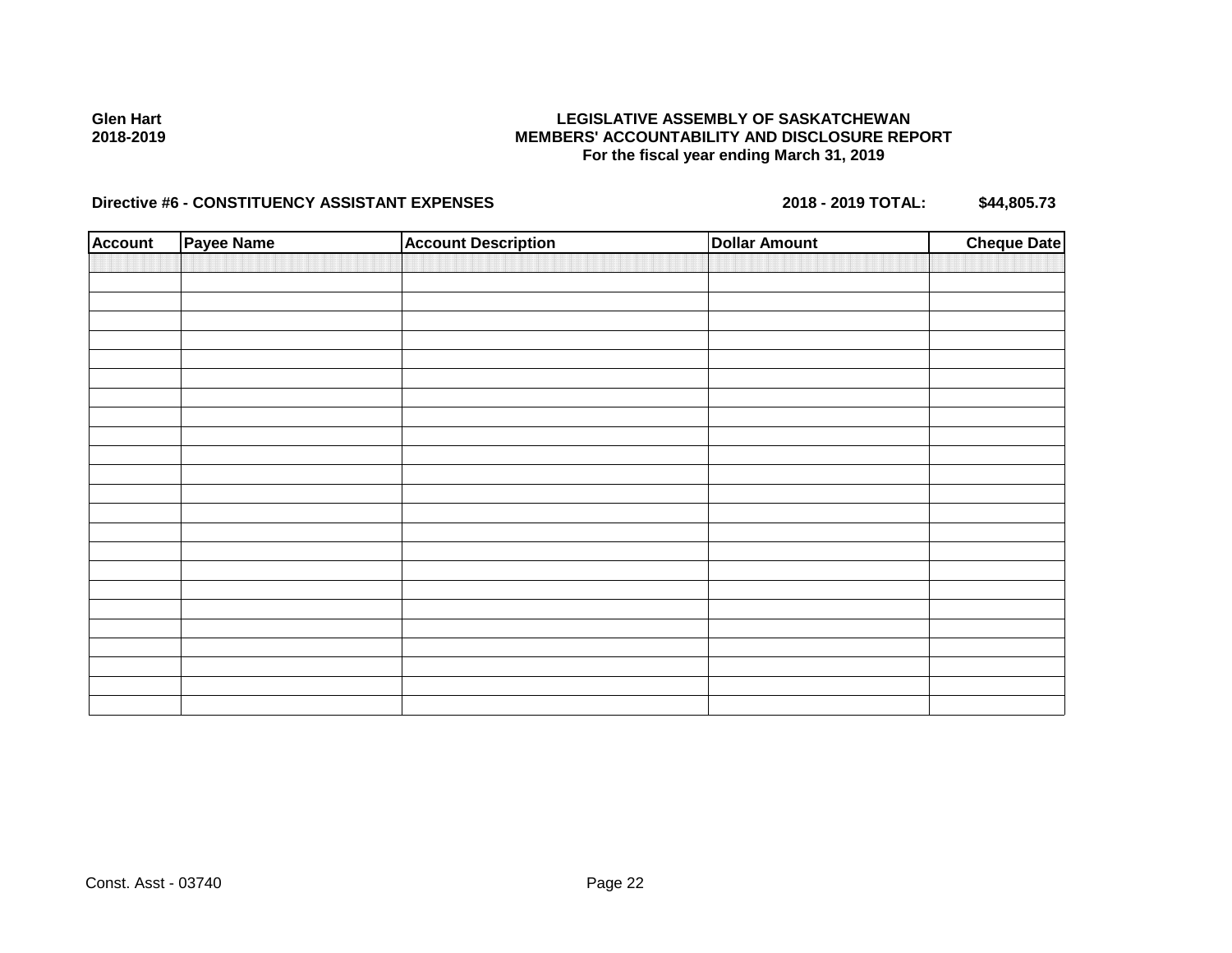

**Directive #4.1 - \$10,000 Provision 2018 - 2019 TOTAL: \$1,910.01**

| <b>Account</b> | <b>Payee Name</b> | <b>Account Description</b> | <b>Line Description</b>      | <b>Dollar Amount</b> | <b>Cheque Date</b> |
|----------------|-------------------|----------------------------|------------------------------|----------------------|--------------------|
|                |                   |                            |                              |                      |                    |
| 564300         | HART, GLEN P.     | Computer Hardware - Exp.   | REIMB: LAPTOP HP 17 BW0008CA | 1,910.01             | $12 - 28 - 18$     |
|                |                   |                            |                              |                      |                    |
|                |                   |                            |                              |                      |                    |
|                |                   |                            |                              |                      |                    |
|                |                   |                            |                              |                      |                    |
|                |                   |                            |                              |                      |                    |
|                |                   |                            |                              |                      |                    |
|                |                   |                            |                              |                      |                    |
|                |                   |                            |                              |                      |                    |
|                |                   |                            |                              |                      |                    |
|                |                   |                            |                              |                      |                    |
|                |                   |                            |                              |                      |                    |
|                |                   |                            |                              |                      |                    |
|                |                   |                            |                              |                      |                    |
|                |                   |                            |                              |                      |                    |
|                |                   |                            |                              |                      |                    |
|                |                   |                            |                              |                      |                    |
|                |                   |                            |                              |                      |                    |
|                |                   |                            |                              |                      |                    |
|                |                   |                            |                              |                      |                    |
|                |                   |                            |                              |                      |                    |
|                |                   |                            |                              |                      |                    |
|                |                   |                            |                              |                      |                    |
|                |                   |                            |                              |                      |                    |
|                |                   |                            |                              |                      |                    |
|                |                   |                            |                              |                      |                    |
|                |                   |                            |                              |                      |                    |
|                |                   |                            |                              |                      |                    |
|                |                   |                            |                              |                      |                    |
|                |                   |                            |                              |                      |                    |

**2018-2019**